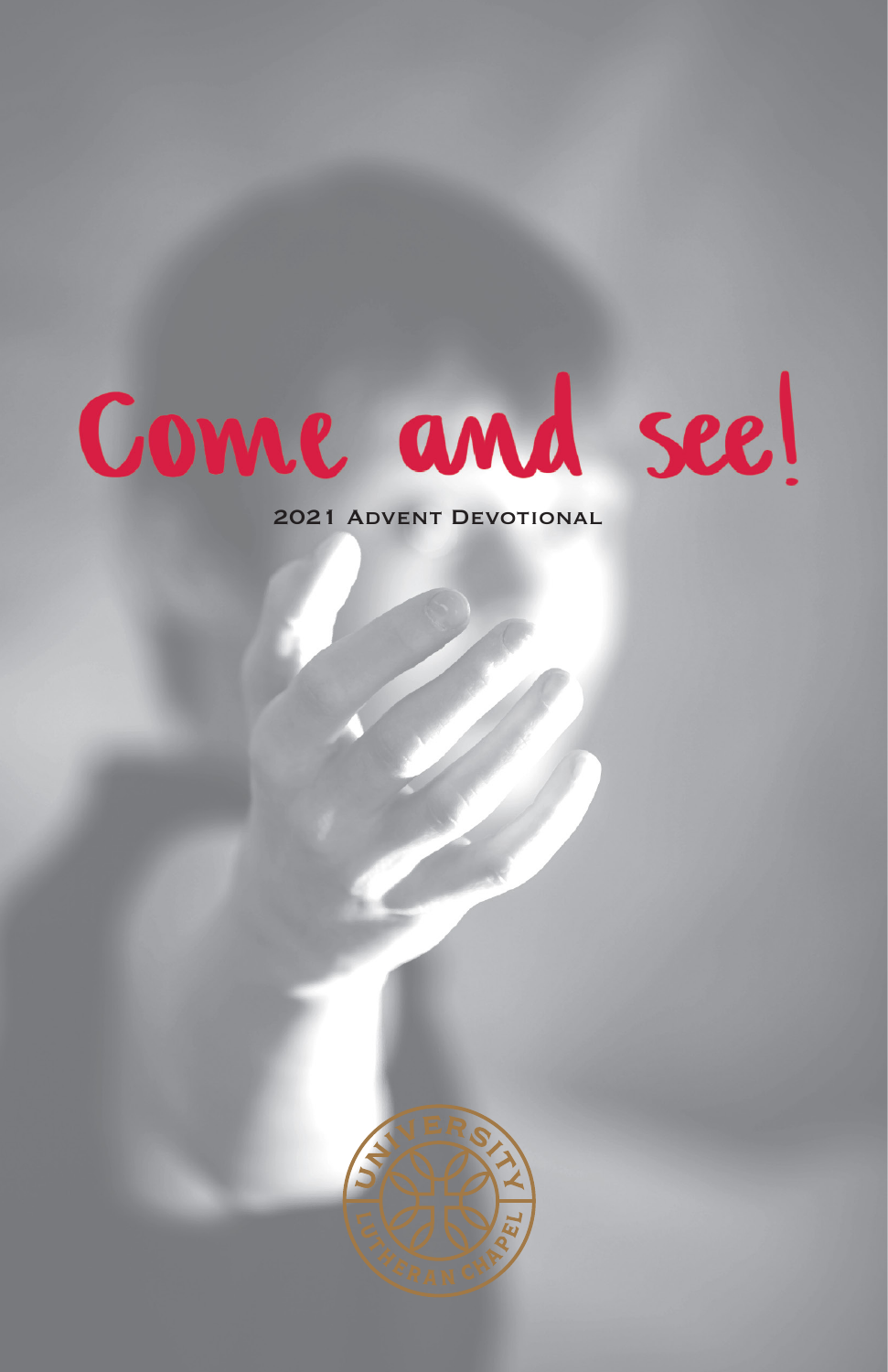This Advent season we invite you to daily meditate in God's Word. Thanks to our brothers and sisters at the University Lutheran Chapel, we have a well thought out devotional each day, to help us wait for the coming of our Savior, Jesus Christ.

Editors, *Ashleigh Creeden, Norma Polk, Amy Robson, Jeaneen Wyly*

> *"Come and see what God has done: he is awesome in his deeds toward the children of man."* [Psa 66:5 ESV]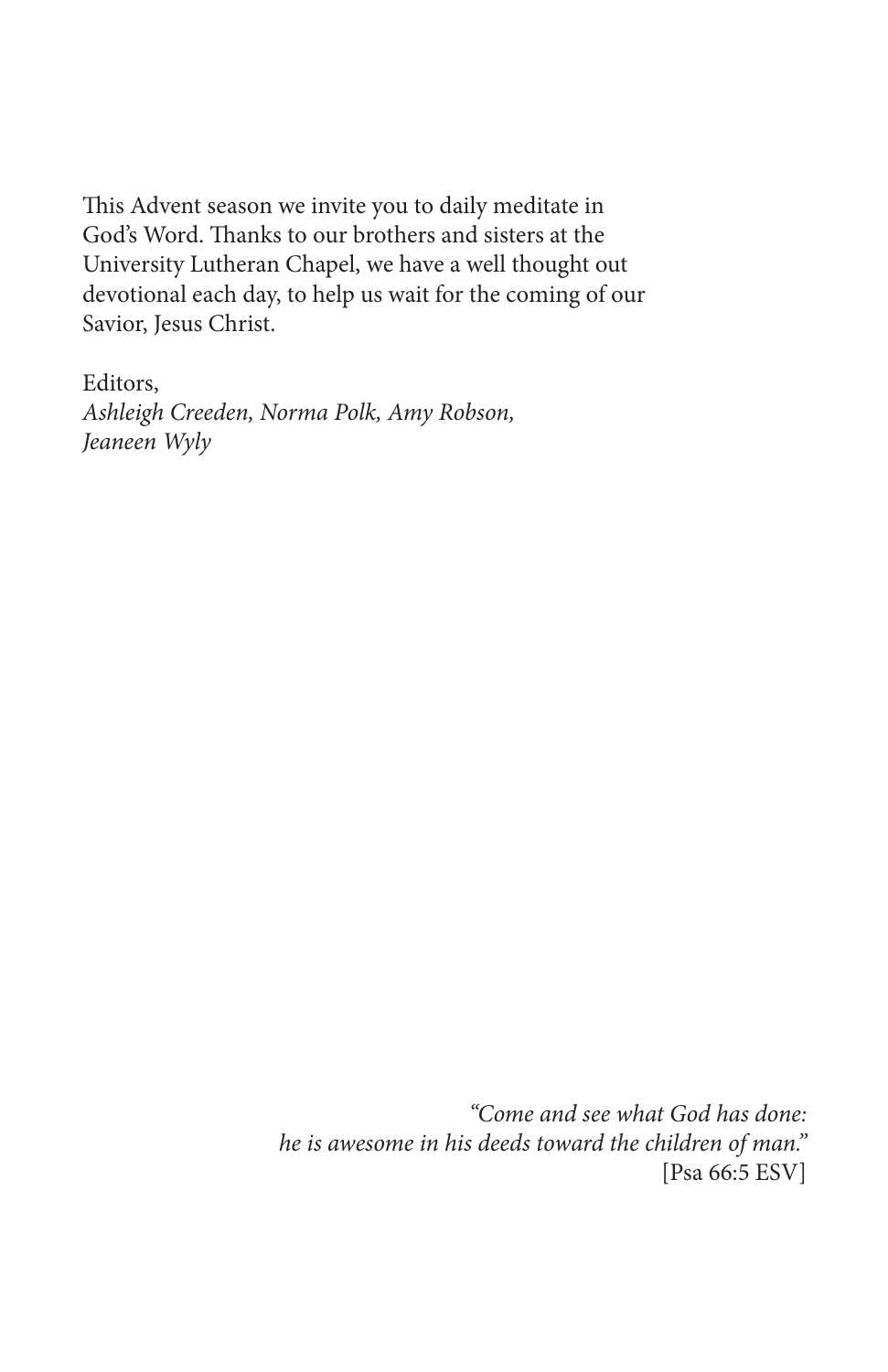

Week 1 IN THE BEGINNING

Sunday, November 28, 2021 to Saturday, December 4, 2021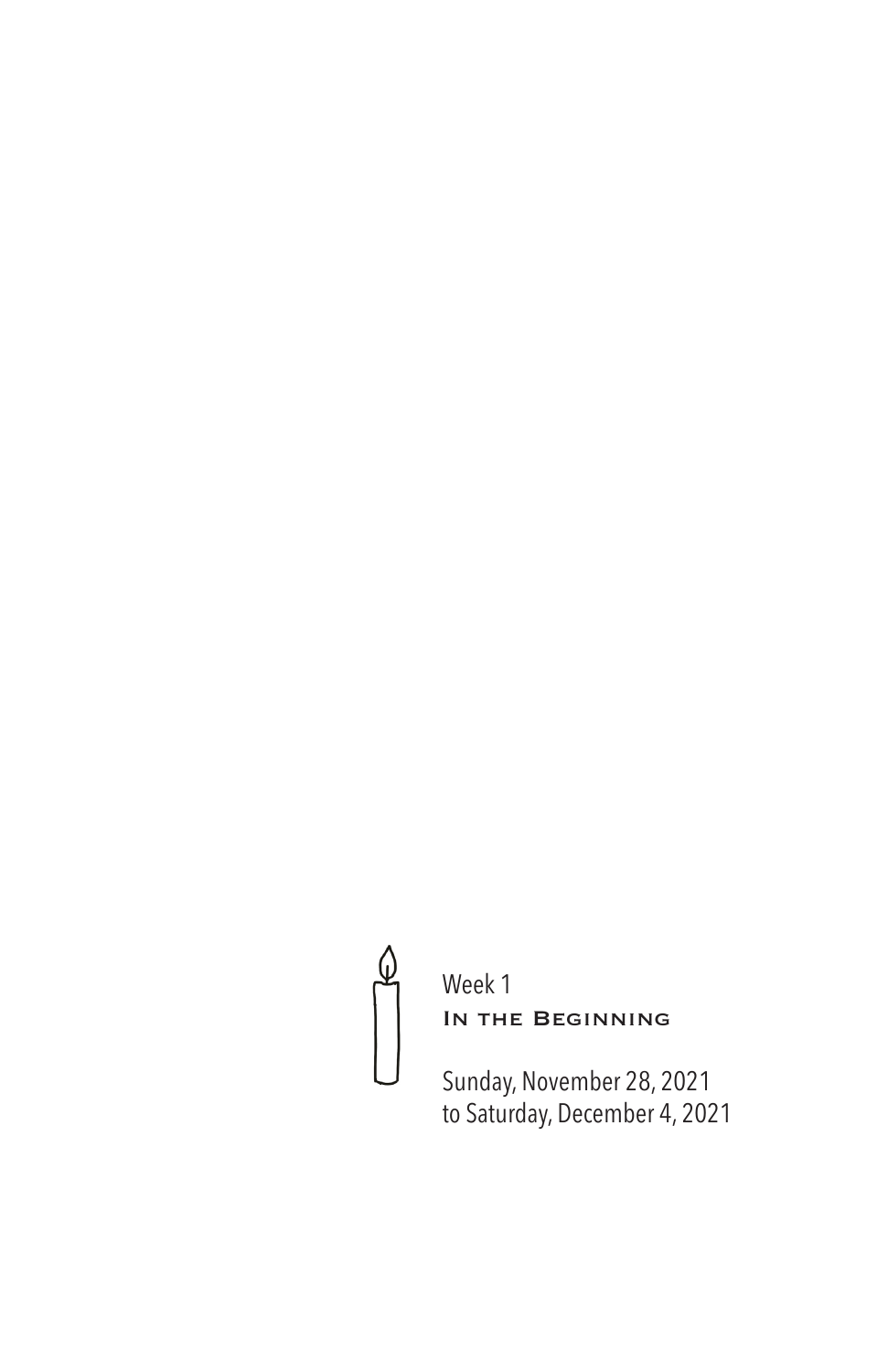# John 1:1–3 **Come and See** | Pastor Gabe Kasper

An important key in reading the Bible is to know that scripture interprets scripture. In other words, the Bible is one coherent story and the different pieces are interrelated.

So, when we read a verse like John 1:1 and it says, *"In the beginning,"* that should trigger something in us where we ask, "Where have I heard that before?" And the answer is in Genesis 1, the first words in the first book of the Bible: "In the beginning, *God created the heavens and the earth."* 

What's happening here is the gospel writer John is pointing us back to the creation of the world. And if we look back at the story of creation we see that John is telling us something important about who God is. In the creation narrative, we see that God is present, but then the text tells us that the *"Spirit of God hovered over the waters,"*  and then finally as God creates, He speaks and His Word is present.

So in creation there is God, God's Spirit, and God's Word. There are three different "persons," but only one God. Three who's and one what. This is the doctrine of the Trinity. This is our God.

But, our text isn't just about the Trinity—John emphasizes one person in the Trinity in particular, The Word.

John is talking about Jesus. And what he says about Him is remarkable.

He says that Jesus of Nazareth—a man who actually lived on this earth in real time and space, a man who ate and drank and laughed and probably stubbed his toe at one time or another is...God. This man who walked the streets of first century Israel is actually one with the God who exists eternally and created everything we see. This means we have a God who is not only a transcendent, all-powerful Creator, but He is a God we can know.

In Jesus, God invites you to come and see who He is. May you do that this Advent.

Reflection: Where have you seen God at work in your life?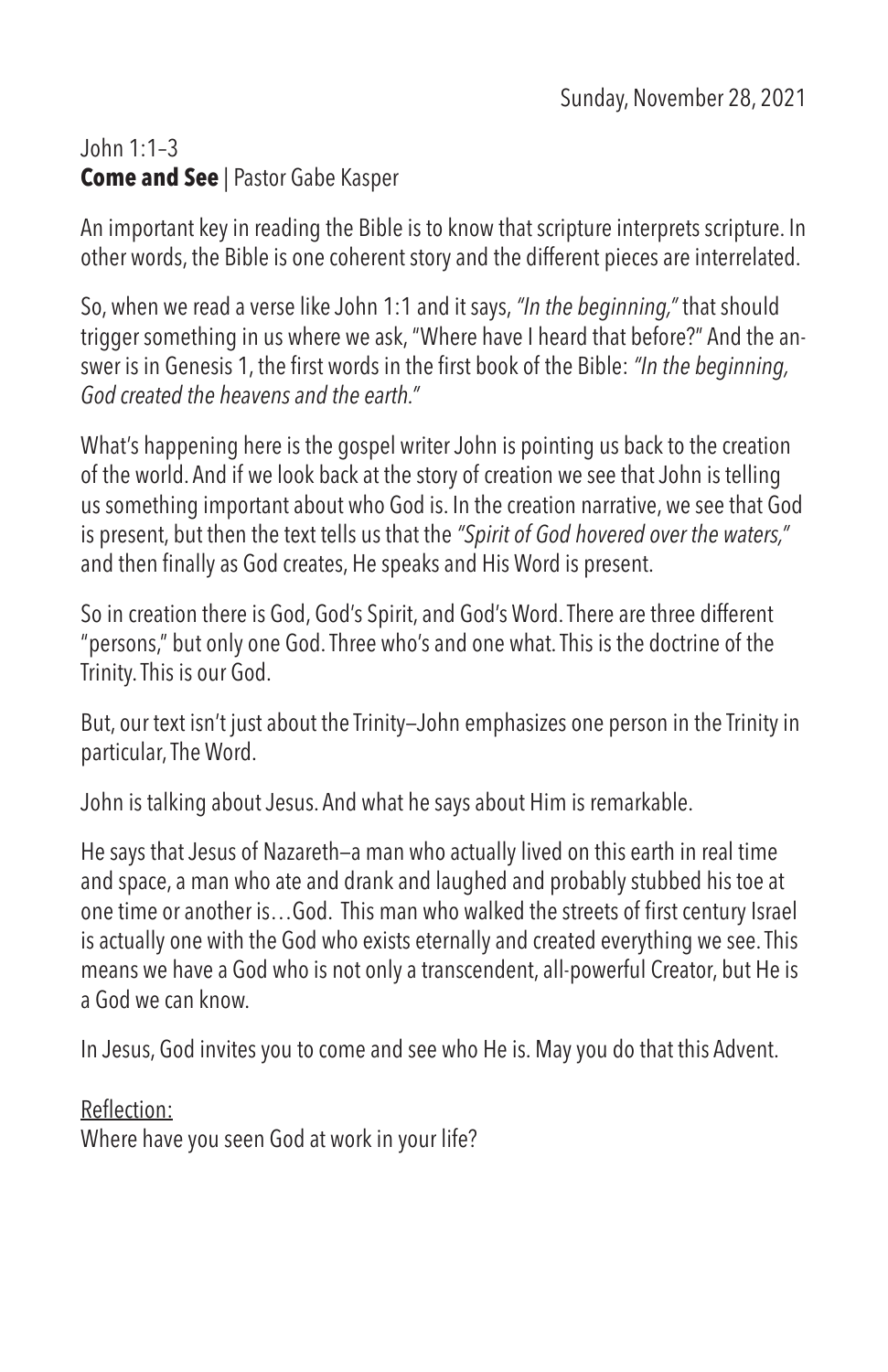# Psalm 33:6–9 **The Wonder of Creation** | Bob Grese

At the start of Advent, it's useful to be reminded of just who our God is. He is the maker of all things, the Lord of Creation. He is clearly worthy of our praise and adoration. He made and rules the earth; therefore, His promises to us come from Someone with all authority.

As someone who's spent much of his career studying and caring for nature, I continue to marvel at the wonderful diversity and beauty of God's creation. As a child, I was fascinated with all things outdoors (water, soil, leaves, trees, insects, and birds) and was pretty destructive as my siblings and I dammed creeks, dug in the dirt, peeled bark off trees, and created outdoor forts and tree houses. As an adult, I've sought to understand how ecosystems function and how we as humans can play a role in their stewardship. Yet through it all, I continue to stand in awe of God's planning and power. Here in Michigan and particularly around Ann Arbor, we are blessed to have many examples of God's handiwork in nature all around us—in our neighborhoods, in our many parks and preserves, at the Arb and Botanical Gardens, along the Huron River, around the Great Lakes, and in so many other places. These are places that sustain us daily and provide physical and emotional respite from the more hectic and busier parts of our lives. During the pandemic this past year, many of these places provided much needed solace to many people in our community and region.

They are also places of great wonder. It's hard not to be immersed in a prairie in full bloom with insects buzzing all around or to be in the middle of a forest with gentle light filtering through the trees without feeling lifted outside of yourself. One can't gaze at the stars or northern lights without feeling a sense of awe. Even small things like watching squirrels or chipmunks store up food for the winter or the delicate catkins and flower buds on trees and shrubs that hold the promise of blooms for next spring are no less than miraculous.

During the weeks ahead as we prepare for the coming of our Savior, let us find joy in the miracle of God's creation that surrounds us daily. Ours is a God who created all things and will certainly keep His promises to redeem us.

# Reflection:

Think about how your life is enriched by God's creation—the view out your window, a walk you've taken recently, or memories of a camping trip this past summer—how did God speak to you through those things? If God provides those daily miracles to us, how much more can we trust Him to answer our prayers? Have you thanked Him for those blessings?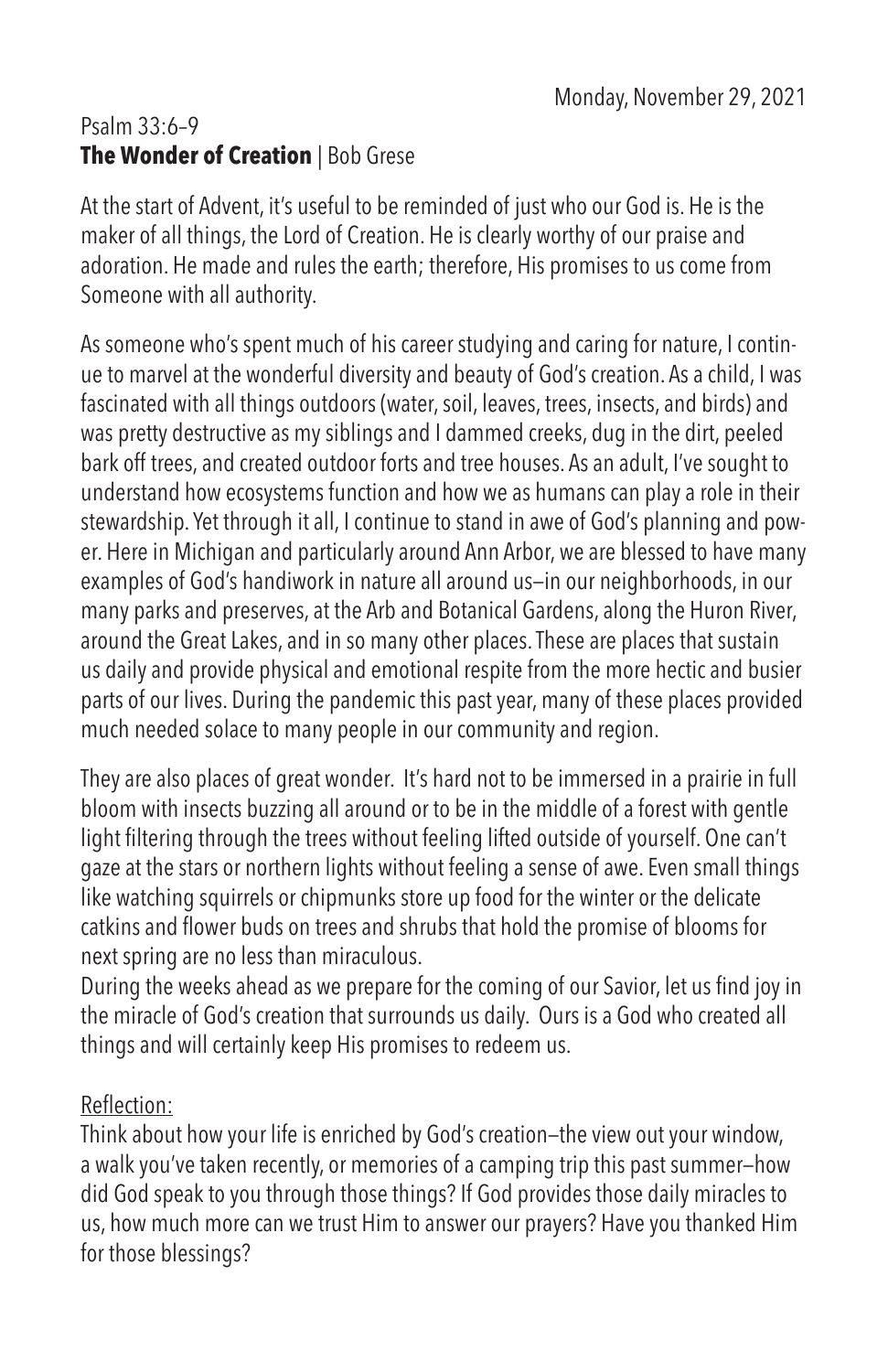# Isaiah 40:26–31 **A God Who Creates and Sustains** | William Cannon

It's both terrifying and comforting to look up into the sky on a clear night. Terrifying because you cannot escape how small and finite you are compared to the vastness of space, but comforting in finding that despite your finitude, the universe continues to exist despite whatever challenges or setbacks you are facing in your life. This passage examines this emotion.

The passage begins by calling the readers to lift their attention to the vastness and greatness of the whole cosmos. Not only did God create everything but He sustains it in perfect order. Verse 27 then exposes the natural conclusion we can jump to—that our lives are meaningless in comparison to the vastness of creation. We reasonably, yet mistakenly, think our lives are insignifcant to a Being that made stars billions of light years away.

Verse 28 quickly corrects our misunderstanding—God, having made all things, misses nothing: *"His understanding is unsearchable."* Not only does He see our small, insignifcant lives, He sustains them at every stage of life. Verse 31 ends by recognizing the strength given to those who accept this truth: *"The LORD shall renew their strength"* and give them everything they need to move through the rest of their days here on earth.

This passage grapples with our inherent limitations as created beings: even *"youths will grow faint and be weary, and young men will fall exhausted."* God meets us in these very limitations and gives us all we need when we *"wait on Him."* From this place of waiting, He empowers us to fy, to run, and walk through all the days ahead of us. Let's take comfort the next time we look up into the night sky.

# Reflection:

Where do you feel, or have felt, looked-over by God in your life? What was your response to this emotion?

Spend time considering the power of God on display in creation. What has He made that you have never considered?

Where in your life are you fainting or growing weary? What does waiting for the LORD do in these areas?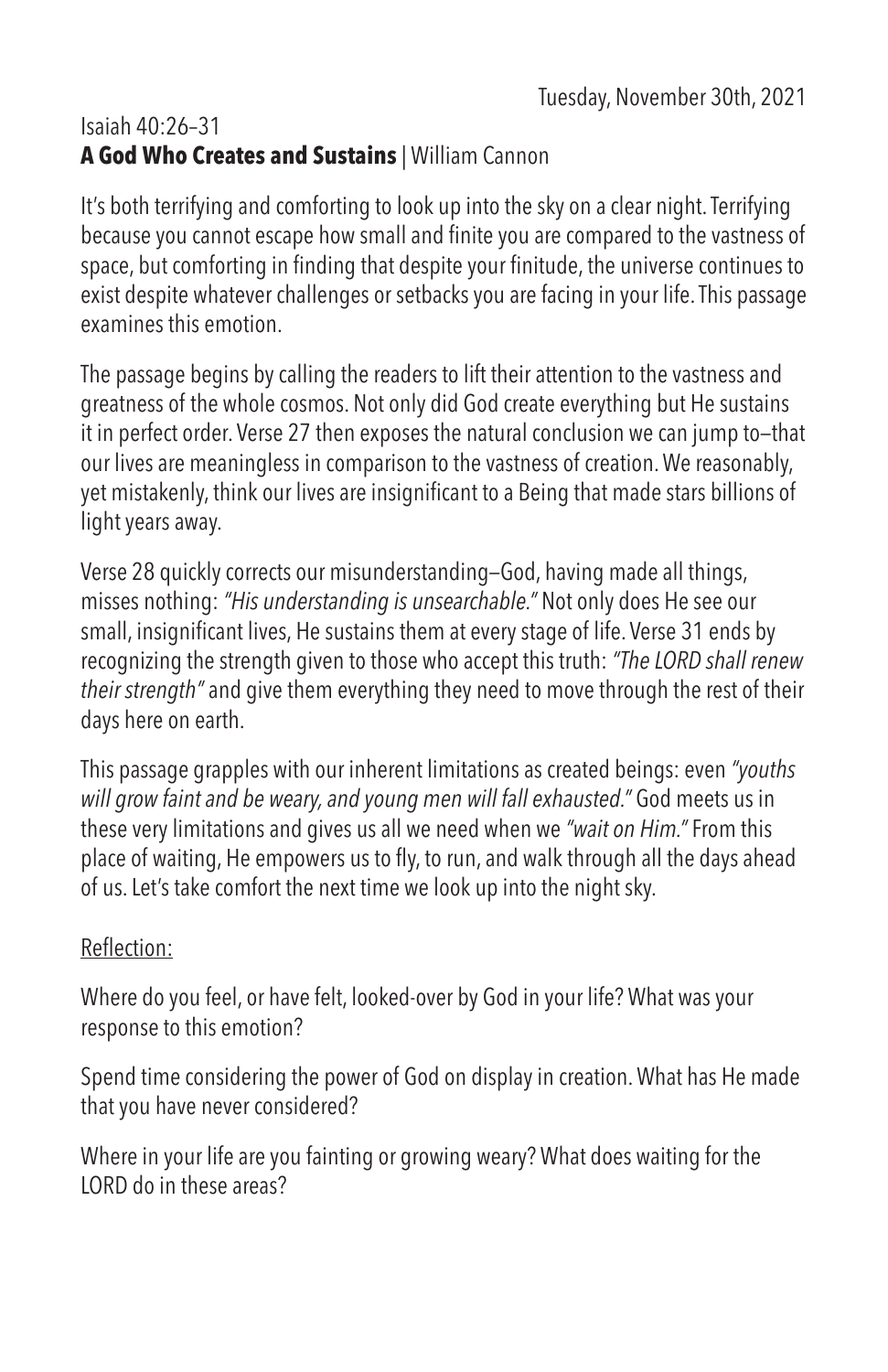# Luke 2:25–32 **Getting Old is Not for the Faint of Heart** | David Carlson

Luke doesn't actually say Simeon was an old man, but I think it is safe to infer it from the text. I became an old man this year, by my own reckoning anyway. I turned 75 this past summer and declared to my family that 75 was an official enough age for being old and that henceforth they would have to cut me some slack, like listening to my stories even if they've heard them before.

So what about this getting old thing? In *A Grief Observed*, C. S. Lewis said that he was surprised at how similar grief feels to fear. I am surprised how much being old feels like grief. The old are constantly letting go of something. When you're young you don't think much about getting old. Why should you? Youth is surely God's intention for us. Then by degree you're not young anymore, and then rather suddenly you're old, and getting old is not for the faint of heart.

In 2003, at the young age of 57, I moved to Kentucky to take my last full-time job before retirement. I moved next door to a man who would become my dearest friend. E. H. Melson was 91 when I became his neighbor. When we moved in next door, he had only weeks earlier lost his bride of 71 years. Helen was her name, and when they were young, they had a child who lived only for a few hours. Ever after, it was just the two of them.

One day E. H. told me of his vision. "It was not a dream! It was a vision" he said. In his vision, he was working in the back yard when suddenly Helen came to him. "When I saw her," he said, "I ran towards her leaping over a bush on the way. I haven't leaped over anything in 60 years, but I had no trouble jumping over that bush." Helen stopped him, he said. She said he couldn't come with her yet, but she was waiting. And he knew he would leap over bushes once again.

Getting old is not for the faint of heart. This is where Simeon comes in. He had been faithfully waiting on a promise. And then that promise was in his arms. I find that getting old has its compensations. It focuses one's attention on eternity. "*… you may now dismiss your servant in peace. For my eyes have seen your salvation."* From Simeon to me—from one old man to another--the promise remains. That promise, and realization, of salvation is not of course only for the old, but it sure is what keeps us from faintness of heart.

# Reflection:

How does the promise of salvation and the promise of eternity interact with your present life?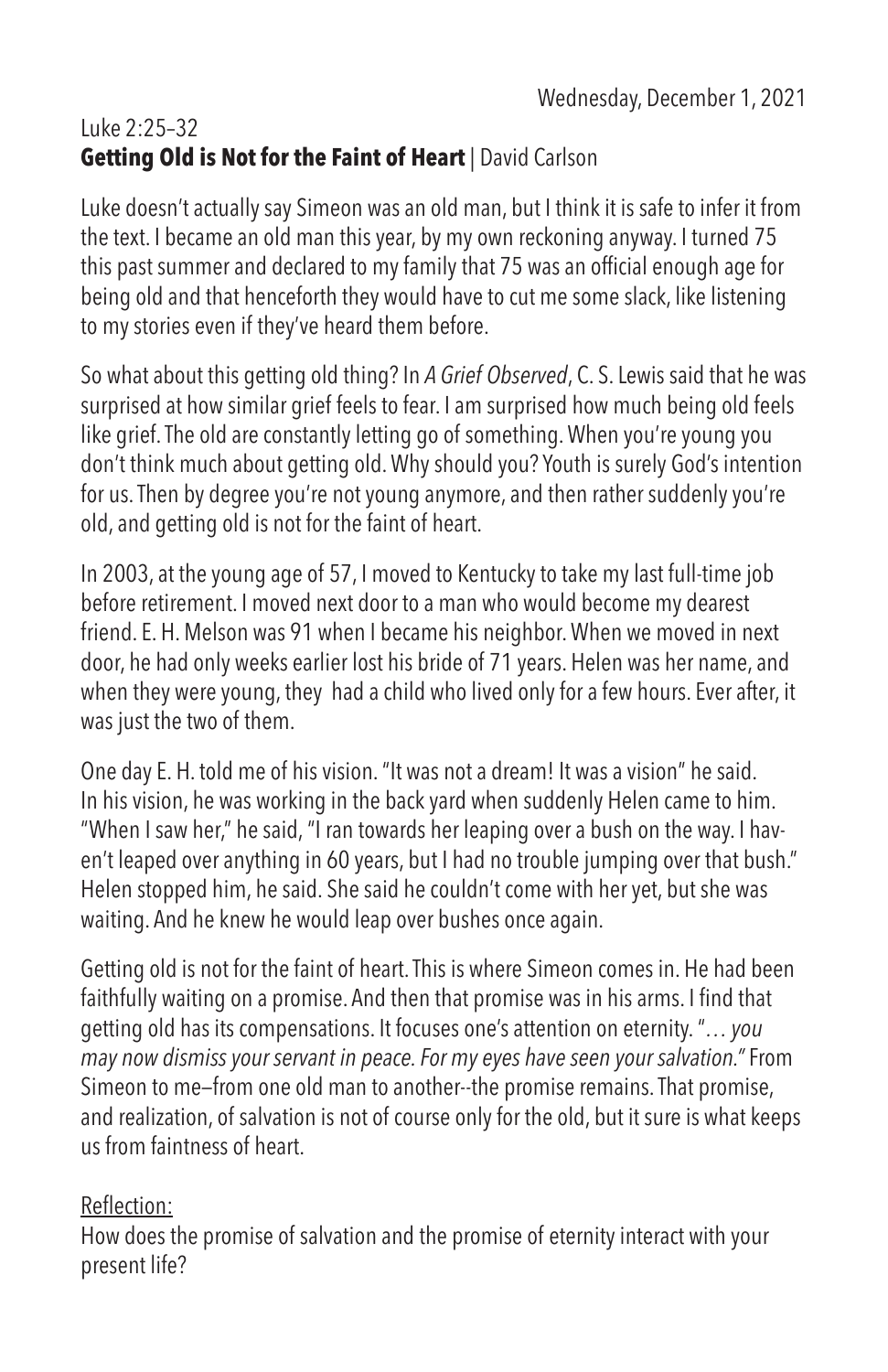#### 1 John 1:1–5 **The Sound of the Word** | Paul Chamberlain

"Let's start at the very beginning, a very good place to start." If you had grown up in my family, you'd instantly recognize those words as the opening bars of "Do-Re-Mi" from *The Sound of Music*—my mom's favorite musical, and one whose songs we often sang together. The premise of Do-Re-Mi is that singing starts with being able to match the pitch and tone of all the notes in a scale. From this foundation of notes, you can craft melodies, harmonies, lyrics, and rhythms to sing any song imaginable.

1 John begins by proclaiming someone as foundational to our journey of faith as notes are to music: the Word of Life. We learn in today's reading that eternal life *"... was with the Father and was made manifest to us"* (v. 2) through this Word. The Word is none other than Jesus Christ, as we learn from John's Gospel. In 1 John, we experience the Word as Someone people could hear, see, look upon, and touch (v. 1), and Someone who completes our joy (v. 4). We could not make our way to God due to our sinfulness, brokenness, and wayward hearts, yet we can have friendship with God because the Word became flesh and dwelt among us.

Advent celebrates God coming to earth to be with us through the birth of Jesus. The One who is light, and in whom there is not the faintest hint of darkness, chooses to come and die for us even though we were walking in and completely enveloped by darkness. Praise be to God!

#### Reflection:

Have you felt yourself walking in darkness lately? How can you invite God to draw you ever more deeply into his light and make your joy complete?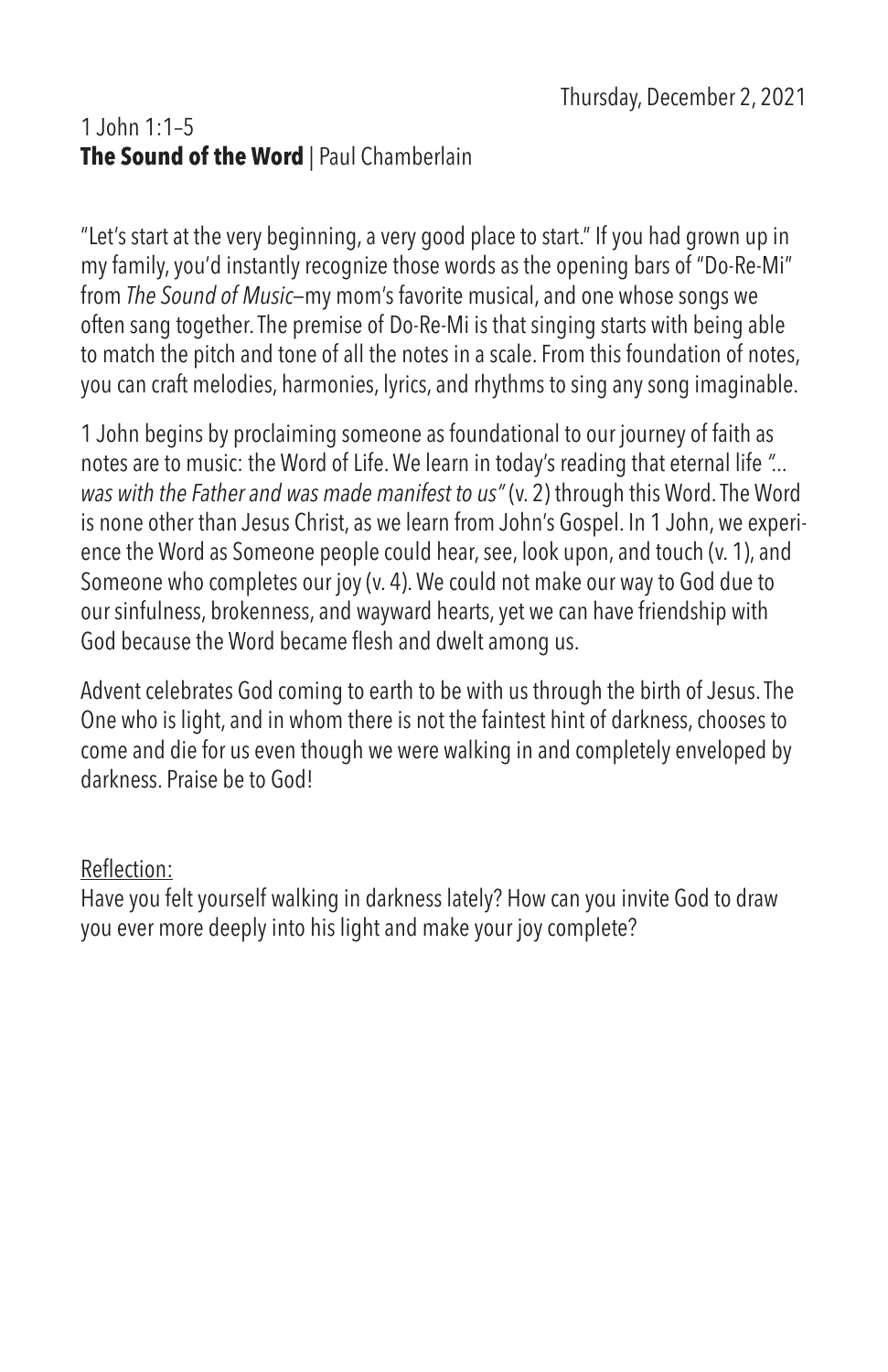# Hebrews 11:1–3 **Seeing Isn't Believing** | Danielle Behnke

"Seeing is believing," or so the saying goes. After all, that's how society seems to operate. We demand concrete evidence and overall tend towards fnding things out for ourselves. It's much harder for us to accept statements blindly. However, that's not what God asks us to do when it comes to faith.

Hebrews 11:1 states that *"faith is the assurance of things hoped for, the conviction of things not seen."* This is especially true during the season of Advent as we look forward to Christmas and reflect on the original period of waiting for the Savior. When God promised Adam and Eve that their descendant would be the One to come and finally defeat Satan, they had to take that promise on faith. They did not get to see the fulfllment of that promise and neither did generation after generation of their descendants. They all had to have faith that eventually God would fulfll His promise and until then, they would have to be content with waiting without seeing.

When it comes to the promise of Jesus's first coming, we have already seen its fulfllment. We have the words of our fellow Christians who did see Christ and his eventual victory over Satan. However, we still have to accept those words without seeing how those events unfolded, and we have to accept God's promises that have not yet been fulflled. Even though we're no longer waiting for Jesus' birth, we are still waiting for His return.

This can be daunting. Thankfully, God has told us that we're not on our own. We have the Holy Spirit sparking faith within us and strengthening it daily. Therefore, within this time of waiting, we can trust our God and come and see how faithful He has been since the beginning of time.

Reflection:

How does God call you to "faith without seeing"?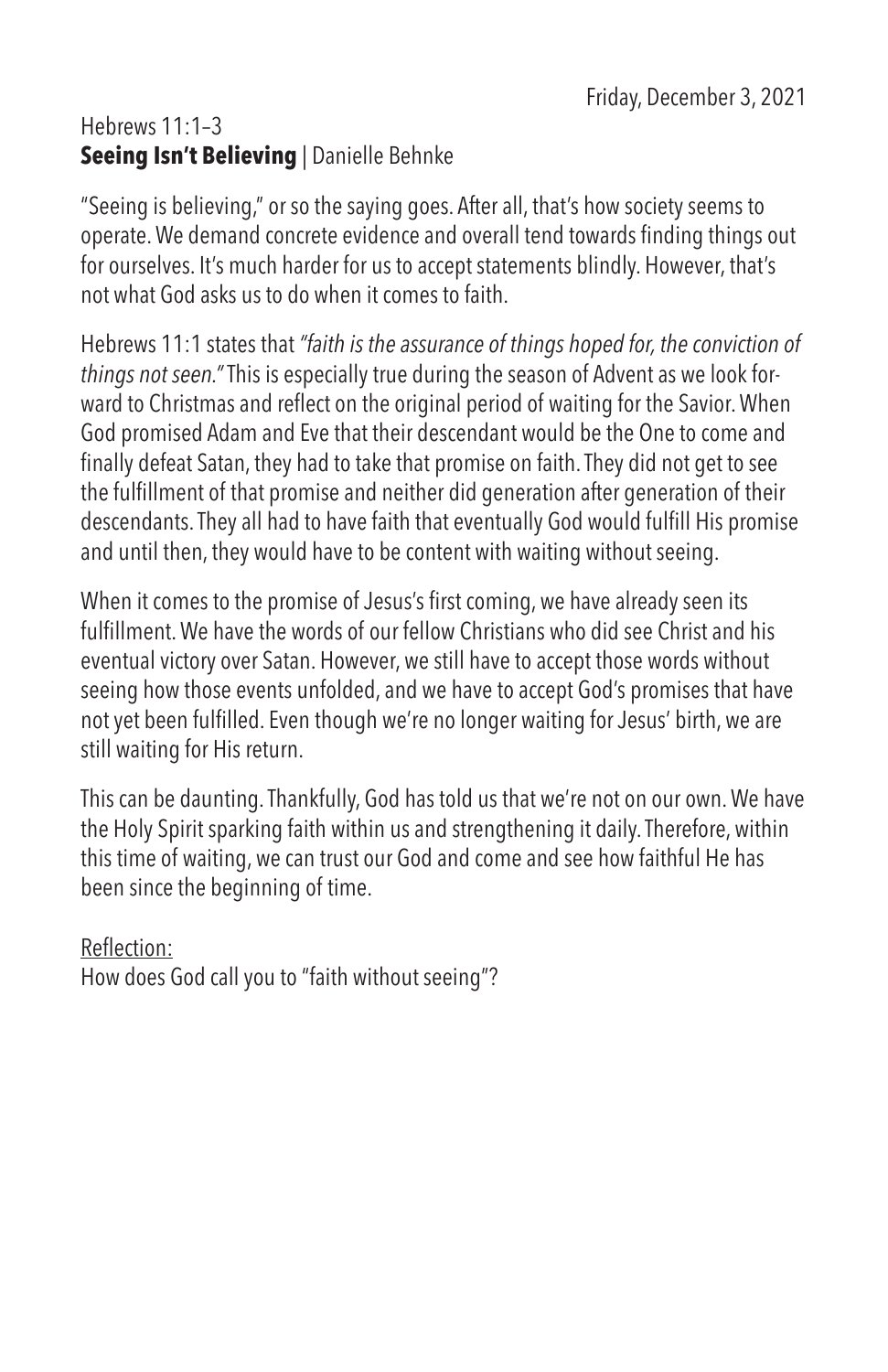# Colossians 1:12–18 **Grandeur in Every Square Inch** | Kyle Gontjes

Have you ever tried to photograph the moon? I have. Without high-quality flters, the moon can appear distorted and insignifcant, looking like a pinhole in the canvas of the night sky. By focusing on taking polished, Instagram-worthy photos, we often overlook what's right in plain sight. We miss experiencing the moon's inherent beauty and its grandeur, especially its provision of light amid a sea of darkness.

Today's Scripture reading, Colossians 1:12–18, reminds us of Christ's preeminence over creation. Paul reminds us that *"all things were created through Him and for Him."* Christ is *"before all things"* and *"in Him all things hold together."* Importantly, Christ reigns supreme over all created things, *"whether they be thrones, or domains, or principalities, or powers."*

Notice Paul's assurance of Christ's headship over all things. All things were created through Him, for Him, and are held together by Him. Abraham Kuyper exquisitely exclaims the significance of Christ's sovereignty in his oft-quoted phrase: "There is not a square inch in the whole domain of our human existence over which Christ, who is Sovereign over all, does not cry: 'Mine!'" There is not a single square inch where Christ does not cry: "Mine!" How amazing is that?

Let's briefly return to our discussion of photography. Camera filters are powerful tools. Filters can improve a photo's lighting, color, and even cover up blemishes! Filters can both positively and negatively alter our relationship to the world around us.

How do you see the world? What filters are you using? Do you fix your eyes on Christ and rest in Him? Without drawing near unto Christ, Kuyper argues that "we stagger in the darkness and stumble through life as if careening off tombstones." I hope that we draw near unto Christ this Advent season. May we dwell in the grandeur of Christ's sovereignty and his provision of light amidst the darkness. May you look around this Advent season and rejoice in Christ's preeminence and magnifcent handiwork!

#### Reflection:

Where do you experience the wonder of Christ's handiwork? Are there areas in your life where you can better honor Christ's lordship?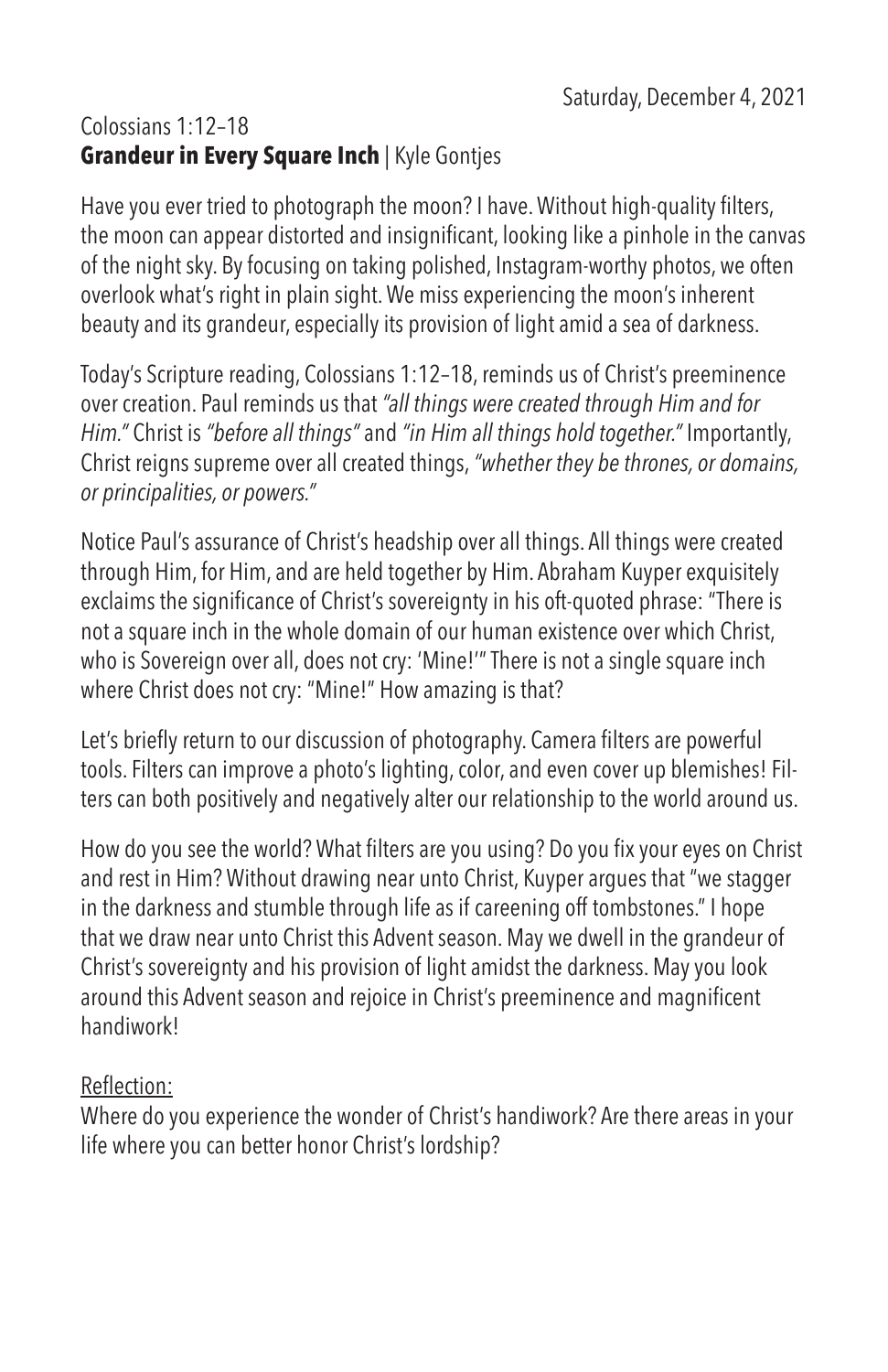

Week 2 Light in the Darkness

Sunday, December 5, 2021 to Saturday, December 11, 2021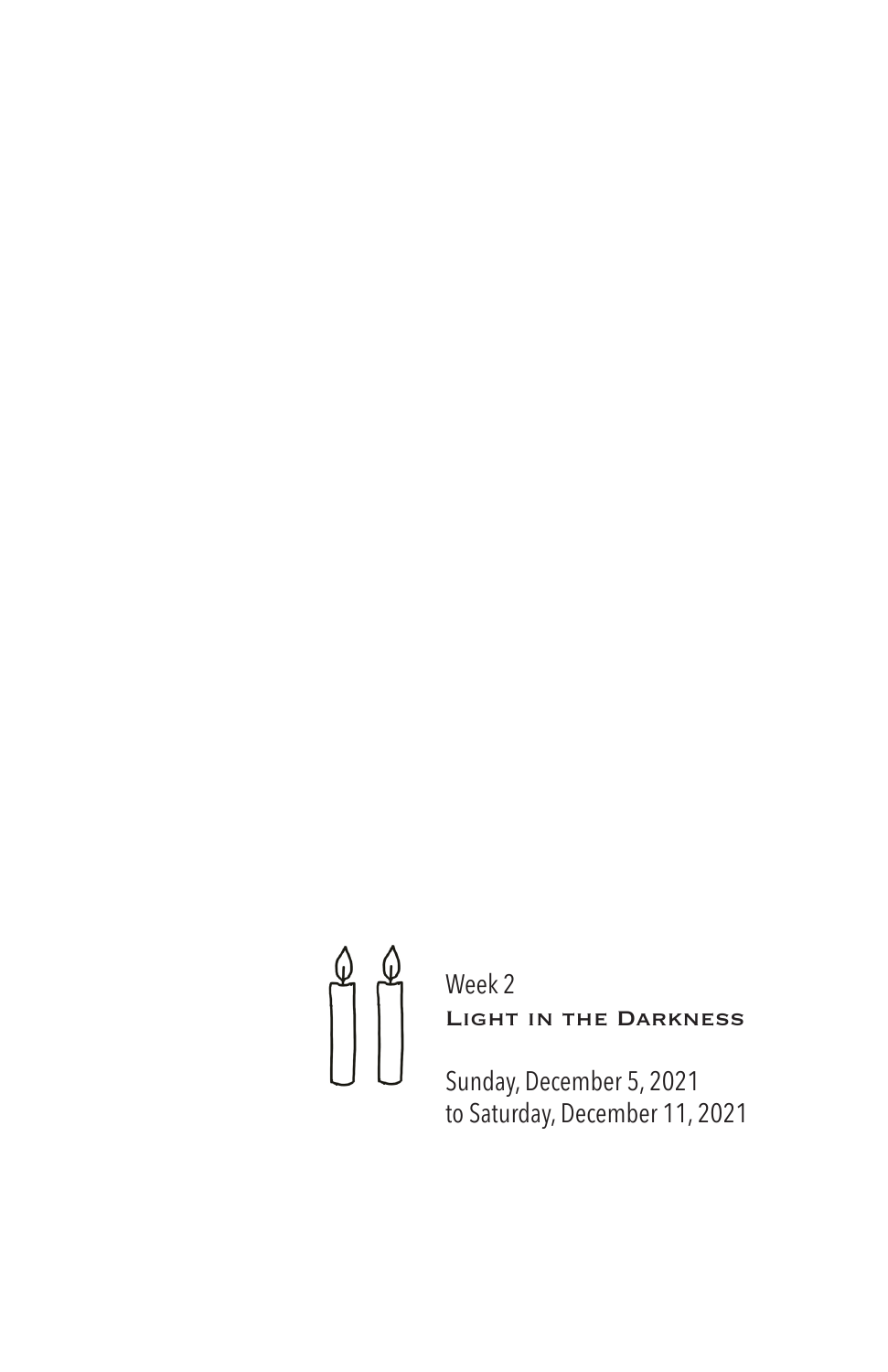#### John 1:4–8 **Overcome The Darkness** | Todd Baker

Think back over the past year. Have there been moments when you felt defeated, distressed, or broken-hearted? To say that the trials and tribulations of this world can be overwhelming is an understatement. The darkness that is mentioned in verse 5 of today's reading is often all too easy to see in our daily lives. It can be very tempting to see this darkness and admit defeat, seeking solace from the pain that surrounds us. What chance do we have against the pain and suffering that constantly swirls around us?

There is a light that cannot be overcome by the darkness, sin, and brokenness in this world. Jesus is the light that the evil in this world cannot overcome. Christ our Savior cannot be defeated by COVID, relationship divisions, employment distress, mental and emotional health trauma, or any other trial that may come our way in this world. We could spend all day listing the ailments that bring us pain, and these present expressions of darkness would certainly overpower and destroy us if we tried to fight back on our own strength.

#### Reflection:

Join me in asking the Lord to shine a light on the darkness and give us the strength and grace to defeat the sin and pain that ravages our lives. Praise the Lord that He sent His Son to shine a light and overcome the darkness for us.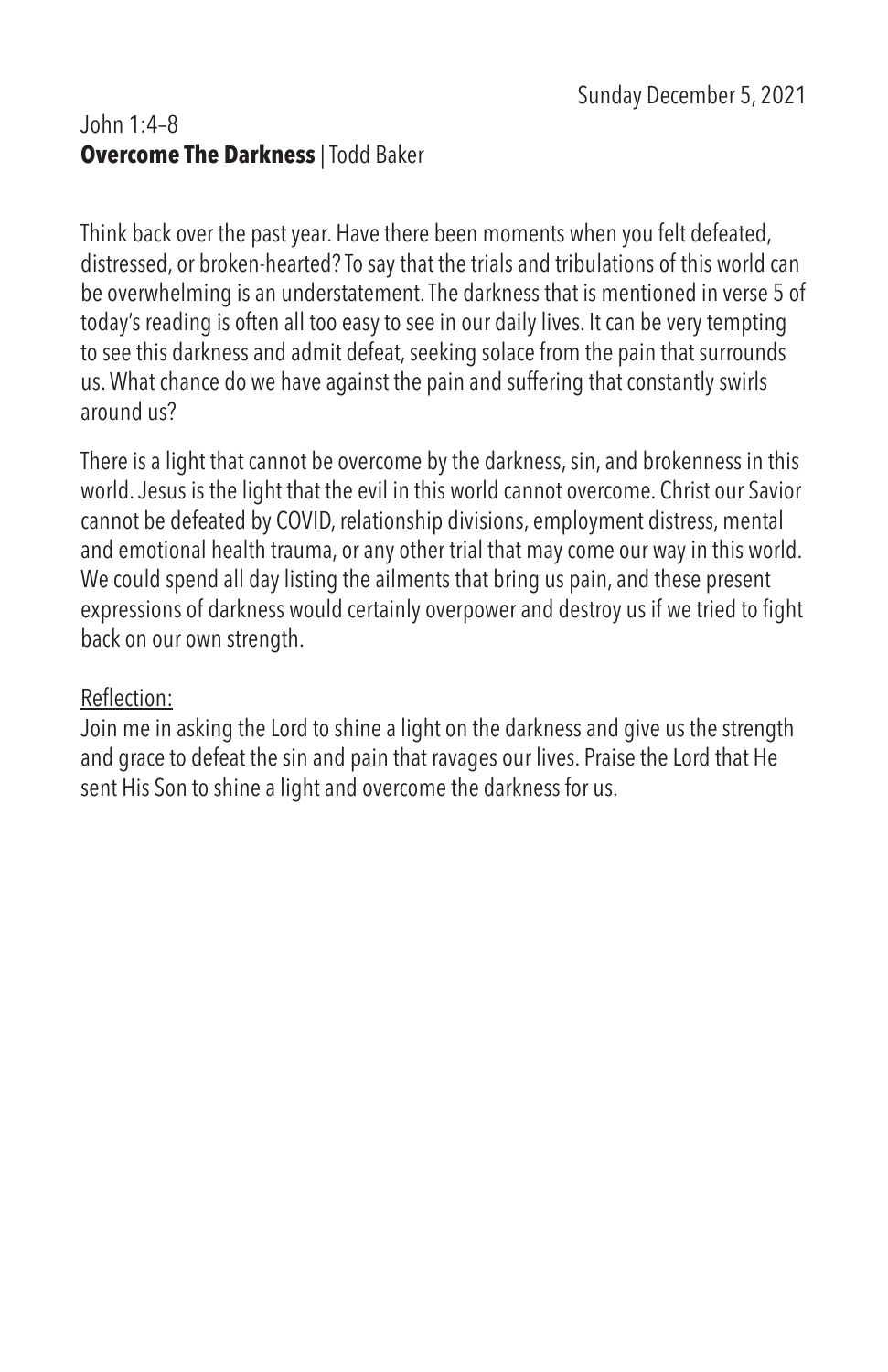# Psalm 36 **Tuning Out Distractions** | McKinley Schmitz

It is a truth universally acknowledged that those given a megaphone typically don't have anything worthwhile to say. We all know at least one person that has been given a societal platform that they should not possess. They are the reincarnation of the wicked in Psalm 36: *"For in his own eyes he fatters himself too much to detect or hate his sin. The words of his mouth are wicked and deceitful"* (Psalm 36:2–3).

These individuals wreak havoc in society. They fan the flames of hate and fear among groups of people, pitting one against another and creating places for animosity to fester. It is painful to see this happen at all, but it is worse to see it among those who hold places in the Church. There are those who use their platform to voice opinions that drive people away from the faith instead of drawing them closer. Their opinions are not rooted in the good news of the Gospel, but in their own pride.

As we welcome the beginning of a new year within the Church, we can find peace from the second half of the Psalm: *"Your love, O Lord, reaches to the heavens, your faithfulness to the skies. Your righteousness is like the mighty mountains, your justice is like the great deep"* (Psalm 36:5–6).

As this season is filled with messages from all sides, let us hold steadfast in the knowledge that the message of Christ's birth never ceases. May the voices that fll the airspace with nonsense fade away and allow us to focus on the truth, for it will never fail.

# Reflection:

What are some ways that you can avoid the messages that distract from the truth?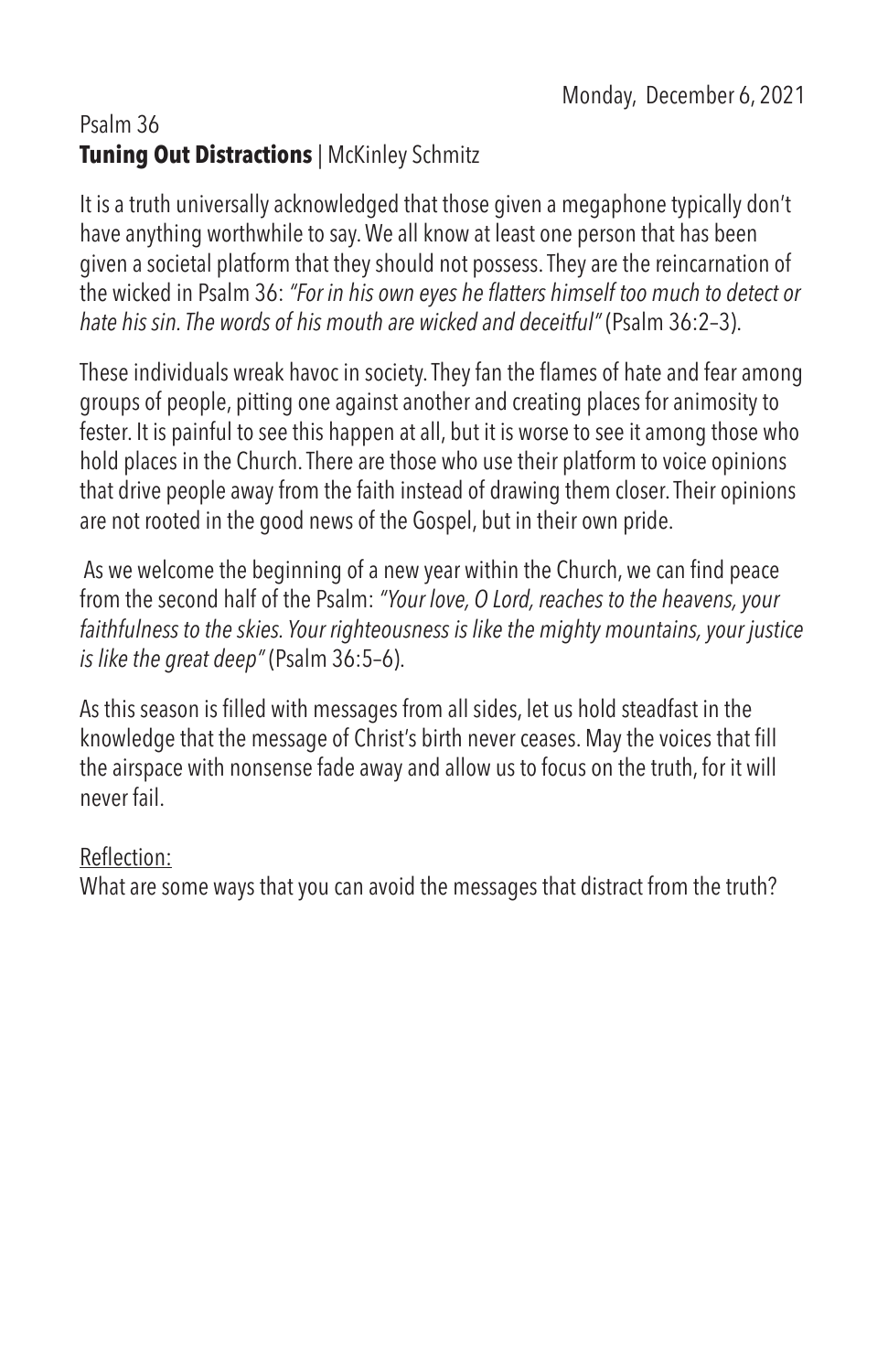## Isaiah 40:1–5 **Her Warfare is Ended** | Chloe Haynes

Life can be incredibly stressful and overwhelming. We are led into sin countless times, which complicates our lives, knotting them into a disarray that we can't untangle. There are plenty of things the world prescribes to heal this mess through earthly means: yoga, self-care, a degree, a dog, a new relationship, and other quick fxes for our entanglement. These things are good in the right context, but they can never solve the messes that we are. If anything, they add to it.

Isaiah 40 speaks of an entrance of peace. The text refers not only to an end to Israel's warfare, but also introduces a forgiveness of sins: *"Her iniquity is pardoned."* The peace they needed was salvation from themselves and their sinful nature rather than just from opposing armies.

In the same way, we need salvation from our own sin. Things of this world can never be a solution that is meaningful. Jesus' death and resurrection are the only way. The Scripture passage alludes to this by declaring the need for preparation for the Christ. This time in the Church year is the perfect time to examine our own sin and prepare ourselves for Jesus.

# Reflection:

Have you been trying to solve messes with things other than Christ? Examine ways in which you can prepare your life for the peace of Christ.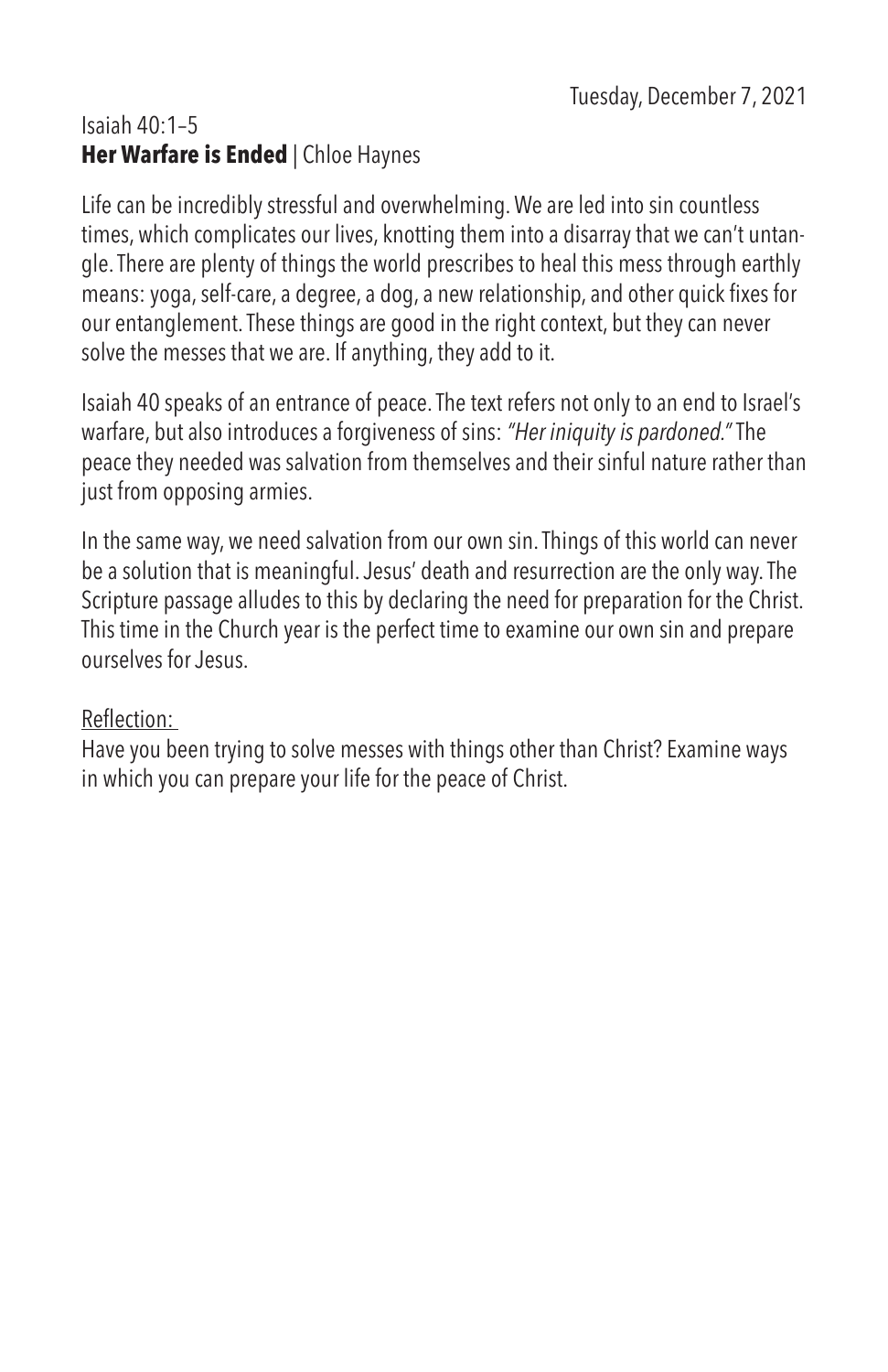# 1 John 1:1–5 **What about Jesus?** | Dan Dolsen

A few years ago, my wife Kristin and I were visiting with a neighbor and the conversation turned to the topic of faith. Our friend shared that she had been a deeply committed Christian, married to a pastor, and had been a teacher who taught all the "stuff" about Christianity. She had even taught the apologetic arguments of C.S. Lewis, who stated that that we could never consider Jesus as simply a good moral teacher; he either had to be truly the Son of God *(Lord)*, or a deranged *lunatic*, or simply a *liar*. But she shared that today, she would have none of these arguments.

As the conversation continued, we simply asked her, "We get where you are with these arguments, but what are you going to do about Jesus?" She knew what this question meant—that she could not simply turn her back on the truth that Jesus lived and walked on Earth, and that there is irrefutable evidence of his resurrection. She paused and stated, "Now that *is* something I must think about."

Kristin and I never learned where our friend ended up on her search for Christ (unfortunately, we moved from that neighborhood), but we do know that the conversation brought the light of Christ to her that day and caused her to reconsider the reality of Jesus.

It is this reminder of the reality of Jesus's life…that He *really did* walk on the Earth, spent time with people, went to the cross, and rose from the dead. It is this incarnate Christmas truth that is at the heart of the Advent season. It's a reality that simply changes everything! It's this truth—this reality—that brings light into the dark places of our lives and inspires us to see clearly who Christ is and that through this light, *"our joy is complete."* 

# Reflection:

How does the truth about Jesus coming into the world impact your faith and complete your joy?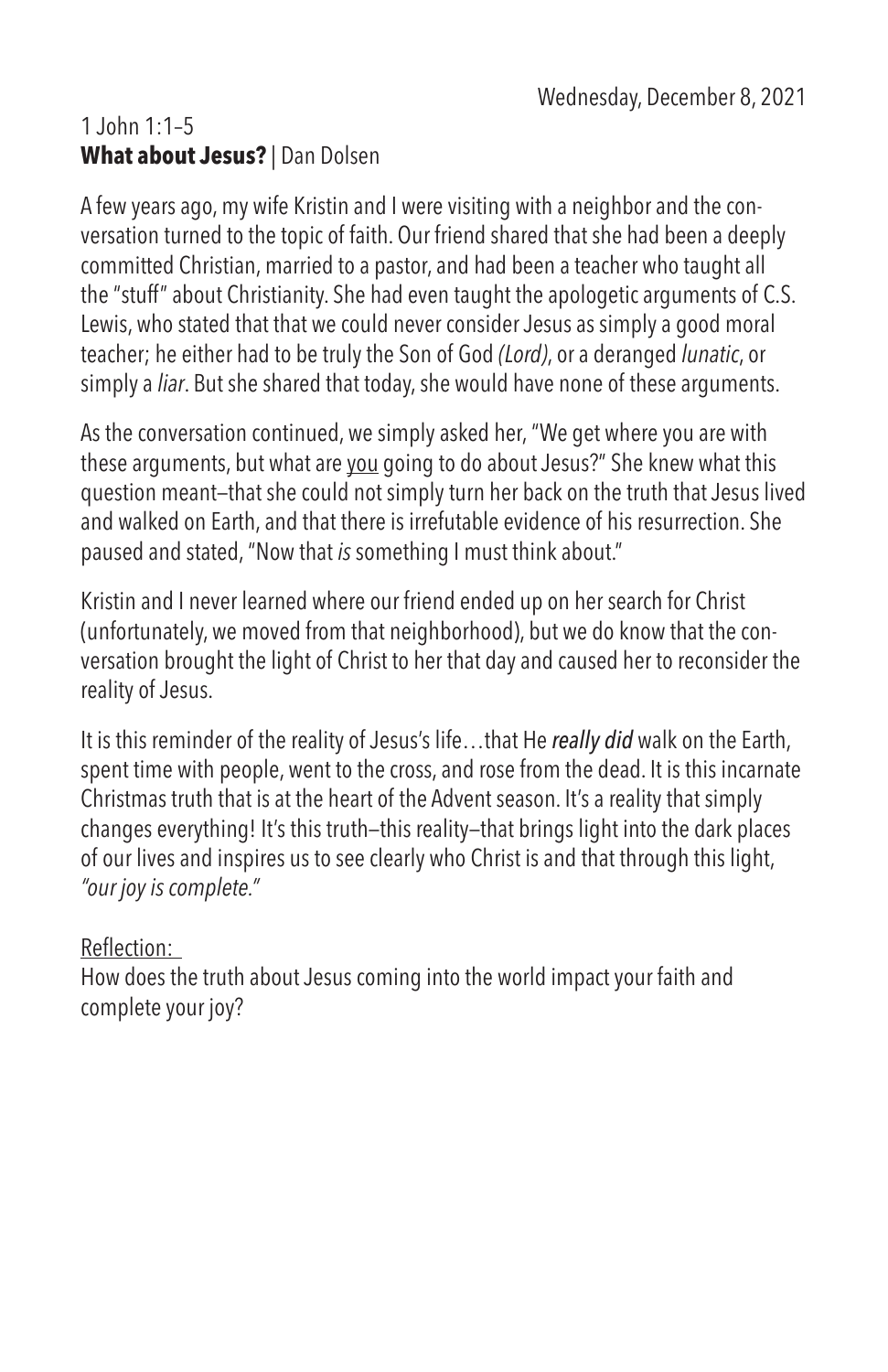# 2 Corinthians 4:1–10 **Light in Darkness** | Rob Kasemeyer

Did you ever tour a cave or a mine before the days of cell phones? If so, then you probably experienced the tour guide turning off all the lights to show what true darkness looked like. In that setting, you literally could not see your hand right in front of your face. Thankfully, the guide didn't leave the lights off for very long, and the tour resumed with normalcy. Nowadays, the tours are quite different: everyone has a "flashlight" in their pocket and the experience can be altered by the slightest glimmer of light. Just a few lumens allow shapes and colors to come alive again. Thank God for a glimmer of light!

Yet, we still live in dark times. Sometimes it seems like we live like blind people stumbling around in the dark. However, the darker the world, the brighter even a dim light looks. Darkness changes dramatically when we remember and share God's Word. As verse 6 says, *"For God, who said, 'Let light shine out of darkness,' has shone in our hearts to give the light of the knowledge of the glory of God in the face of Jesus Christ."*

We have the light! Our mission is to share that light of the gospel. As a cell phone illuminates a dark cave, Christ's light pierces the darkness of this world. Jesus can shine through us as we love

our neighbor in diffcult times. Paul writes in verses 7–9: *"But we have this treasure in jars of clay, to show that the surpassing power belongs to God and not us. We are afficted in every way, but not crushed; perplexed, but not driven to despair; persecuted, but not forsaken; struck down, but not destroyed."* Regardless of our circumstances, good or bad, we have His light. Shine. As Oscar Hammerstein II put it, "The love in your heart wasn't put there to stay. Love isn't love until it's given away."

# Reflection:

In what ways does the world around you appear as dark as the interior of a cave? How can you allow God's light to shine through you?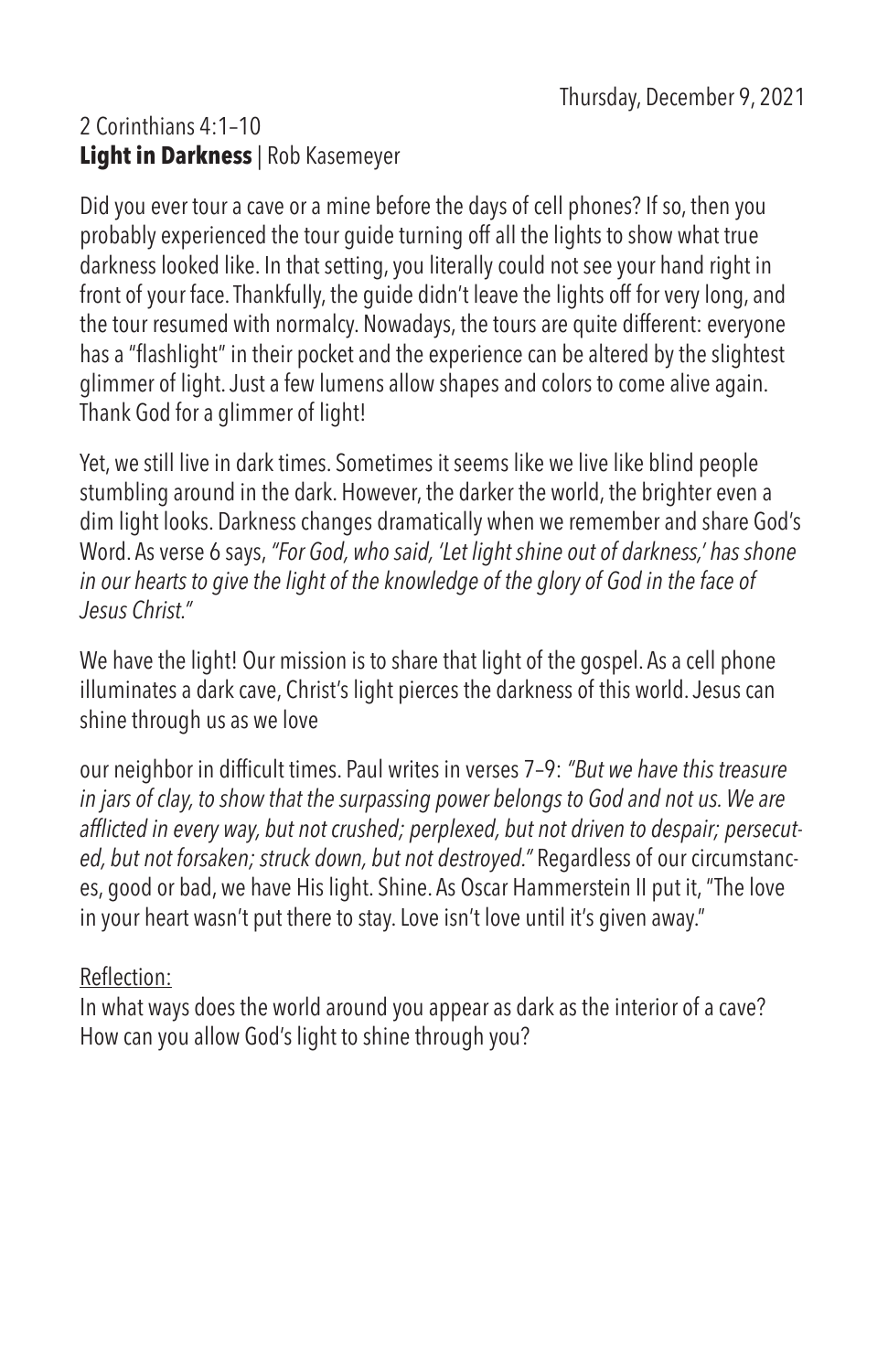#### 1 Peter 3:13–17 **The Answer in Darkness** | Becky Johnson

What kind of Advent reading is this? I love the passages about John the Baptist or the passages from Isaiah, but this reading? How does it fit the Advent message of light in the midst of darkness? What does God want to teach us from this particular Scripture during this particular season of Advent?

Peter is writing to Christians who are being persecuted for their faith. These Christians were under great pressure! Certainly, we could say that they were surrounded by darkness. How does Peter encourage them? He tells them that they are blessed when they suffer for what is right. Wait a minute. Isn't the Christmas message about comfort and glad tidings? We didn't sign up for suffering as we gather to worship the baby in the manger. But that is Peter's message. Suffering for the name of Jesus is part of the package of following Jesus.

This is how we shine as lights in this dark world, a world flled with threats, with fear of being cancelled, and with ever-growing opposition to the name of Jesus: We start by revering, or setting apart, Christ as Lord. Popularity isn't our lord, 'likes' on social media aren't our lord, the new trend of the day isn't lord. Jesus is Lord. Listen to Him, follow Him, imitate His example.

Be able to give a defense of the Gospel, but do not be defensive. Always be prepared to give an answer when asked to present a reason for the hope that you have. If our light is shining, if we are living as Jesus-followers, then our actions should cause people to wonder and ask about our faith. And when they do, we speak with gentleness and respect. Wow! That's certainly different from most of the speech we hear around us. If we could obey this simple sentence, we would shine as lights in a dark world.

But here's the problem: the darkness is not just out there—all those others who insult, who threaten, who don't speak respectfully and kindly—the darkness is in me, too. Is my suffering for doing good, or is my suffering often the result of my own sin? I need the Light of the World, Jesus, to come into my darkness, to set me free from my sinful ways, to empower me to suffer because He has suffered for me. That baby in the manger went to the cross. He did not retaliate when mistreated, nor did He open his mouth and argue; rather, He suffered for doing good and He did it for me, for you, and for all those living in darkness.

# Reflection:

How can the way we speak and act point to Jesus, the Light of the World?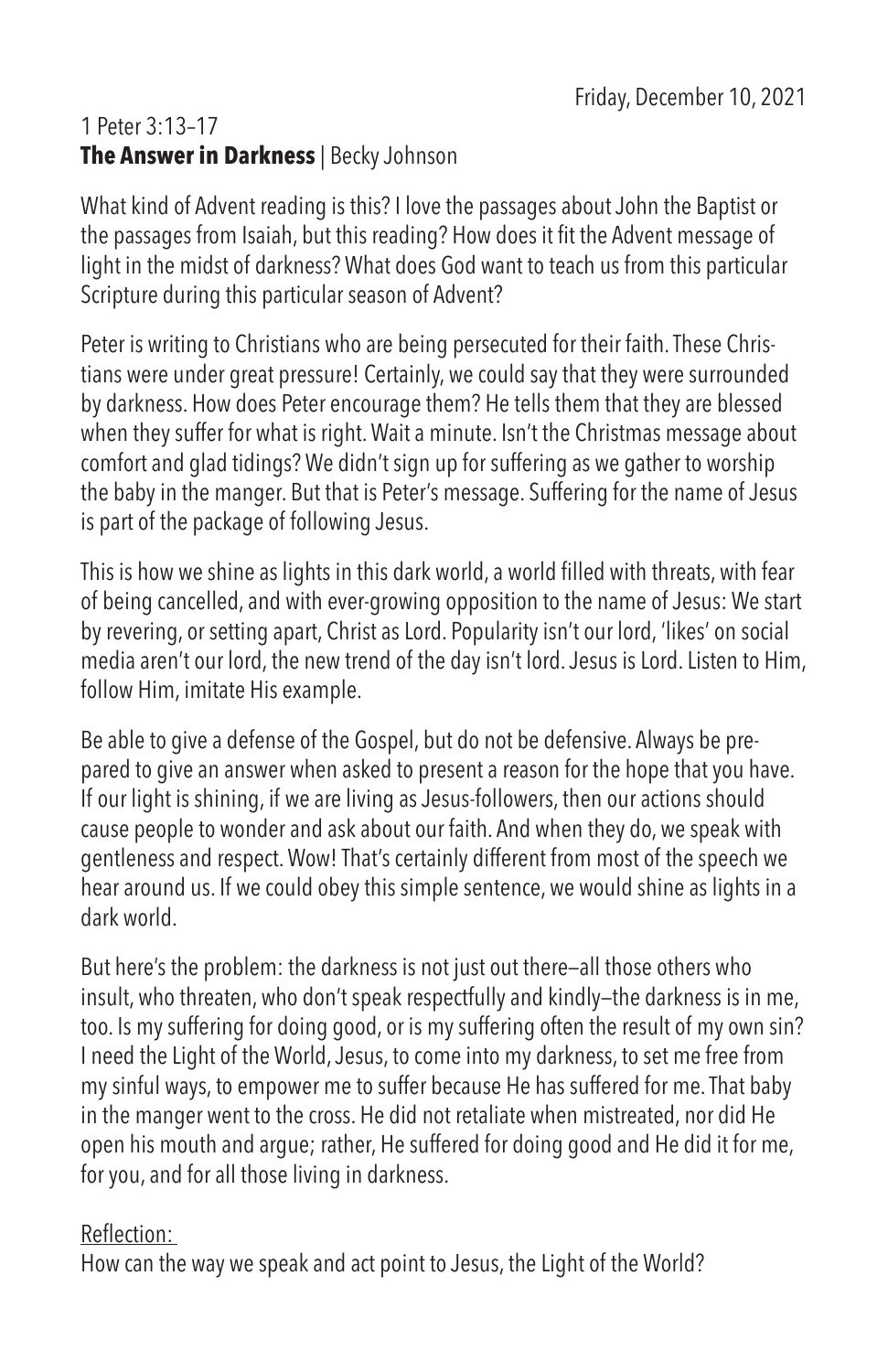# Luke 11:33–36 **Bright Eyes Reflect the Light** | Monica Heissenbuettel

The opening lines of an old Sunday School song begin "Oh, be careful little eyes what you see…" This song is a reminder that the eyes are the window to the soul. They are the gateway to the brain. They are the door to the heart. Eyes that see healthy, wholesome, God-pleasing sights will be filled with the light Luke writes about. And that light is the Light of Christ.

As an early childhood educator, young mom, and follower of Jesus, I walk gingerly, attempting to be careful and shield young eyes from the darkness. Books, music, videos, social media and our cultural environment can all refect the darkness. If young eyes are looking at dark things, they cannot fully reflect the light.

John writes: *"If we claim to have fellowship with Him and yet walk in the darkness, we lie and do not live out the truth. But if we walk in the light, as He is in the light, we have fellowship with one another, and the blood of Jesus, His Son, purifes us from all sin"* (1 John 1:6–7). If we fll our eyes with "healthy" sights, sights that refect God's goodness, words that capture His love, we will have no room for the darkness: *"Have nothing to do with the fruitless deeds of darkness, but rather expose them"* (Ephesians 5:11).

But none of us is perfect! Sin creeps in, temptations abound, and even the trappings of holiday traditions can capture our attention and draw our eyes into the darkness, distracting us away from the Light of Christ. Isaiah reminds us, though, that *"the people walking in darkness have seen a great light; on those living in the land of deep darkness a light has dawned"* (Isaiah 9:2). Followers of Jesus are drawn to His Light, redeemed by Him through His death and resurrection. Our eyes are flled with His Light!

*"When Jesus spoke again to the people, He said, 'I am the Light of the world. Whoever follows me will never walk in darkness, but will have the light of life"* (John 8:12). Filled with His light, where there is no room for darkness, we can boldly shine our lights on a stand, drawing others to Him.

# Reflection:

What things can you focus on this Advent season that fill your eyes with His Light? How can you intentionally look for ways to shine His light to those who don't yet know Him?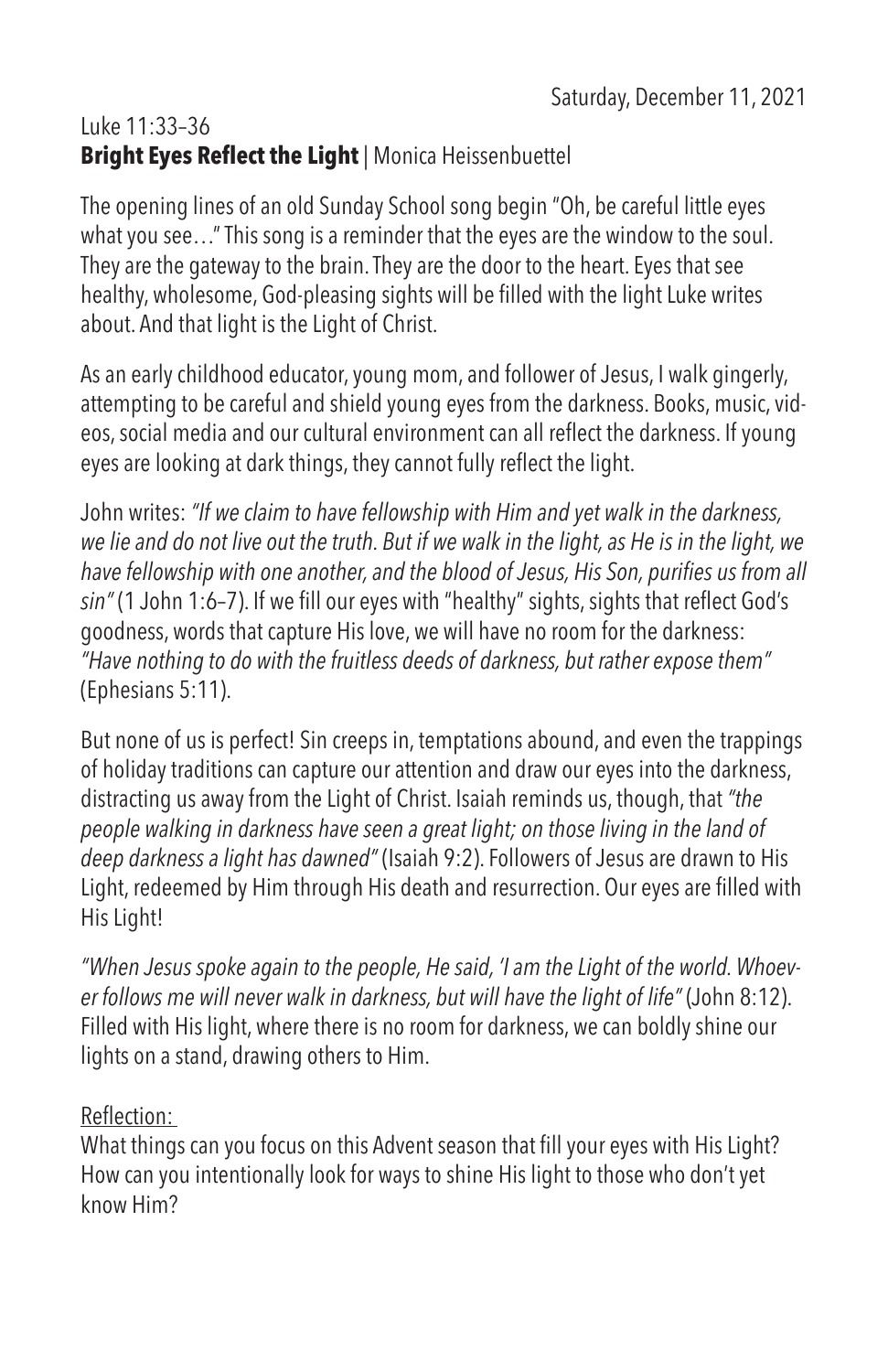

Week 3 Children of God

Sunday, December 12, 2021 to Saturday, December 18, 2021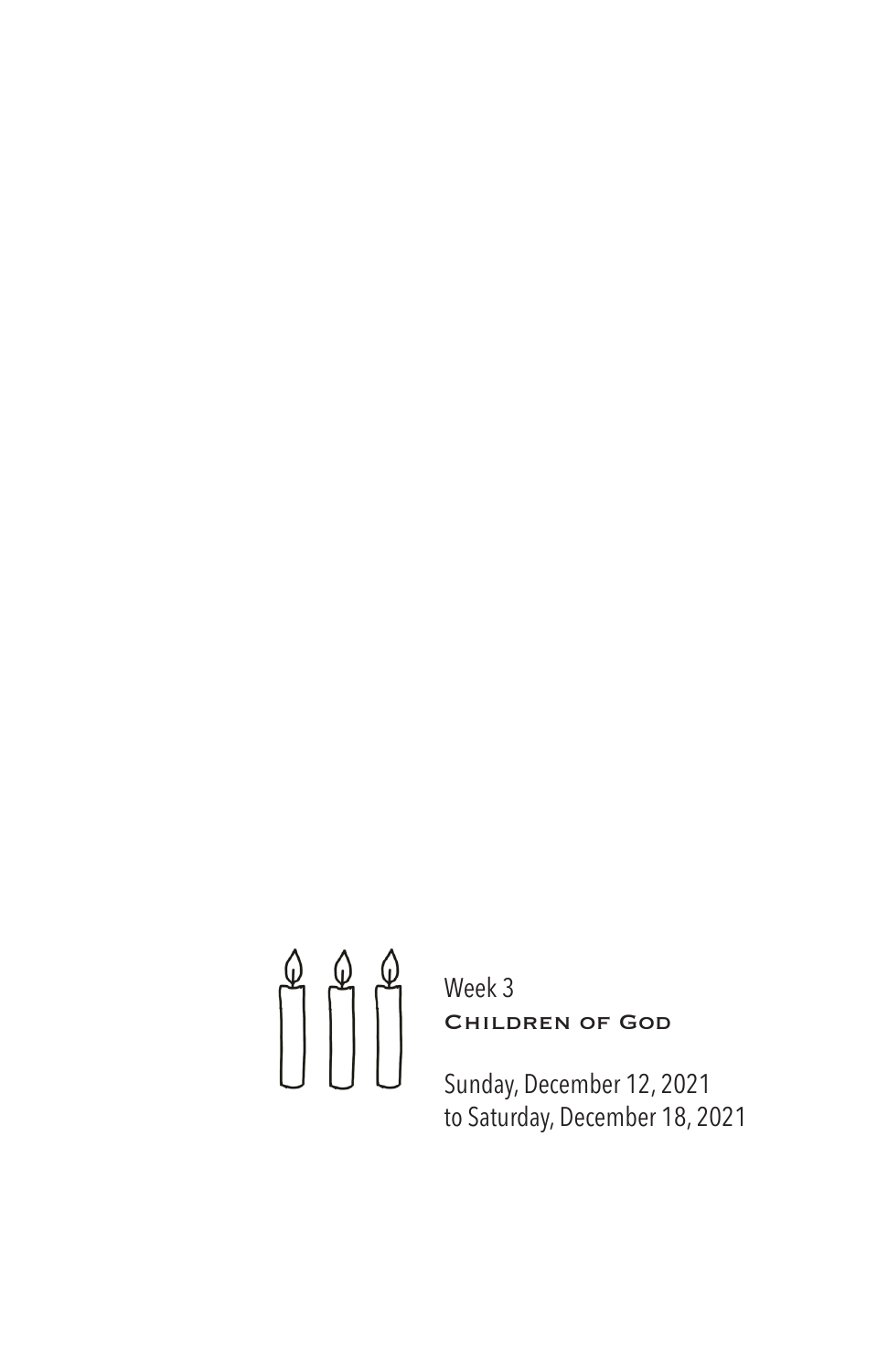# John 1:9–13 **God Is Never Silent** | Margaret Baker

As a literature student, I love finding the Gospel in the most unlikely of places. The Intertestamental Period, the 400 years between Malachi's prophecy around 430 B.C. about the coming of Elijah, and the arrival on the scene of John the Baptist, who fulflled that prophecy, is one of those places. God did not speak directly with His people during that four-century period.

In that time of Heavenly quiet, Greek civilization flourished, and among their output was the oft-cited "Allegory of the Cave" from Plato's *Republic*. Simply explained, the story relates the tale of three prisoners living in a dark cave, only seeing reality as shadows, until one breaks free, discovers the sun, and has to acknowledge that his view of reality has been wrong all along.

 Socrates explains, "When it is seen, it leads us directly to the fnding that it is the universal cause of all that is right and beautiful. It is the source of visible light and the master of the same, and in the intelligible world, it is the master of truth and reason."

"When it is seen," writes Plato. Indeed, John tells us, this light, only dimly understood in the pagan world, the "true light" that gives light to everyone, has come into the world. Not only was this light an actual human being, He was also God. He IS Plato's "universal cause of all that is right and beautiful," as without Him nothing was made that has been made. And best of all, He promises adoption as children into His heavenly family to all who come out of the cave of sin, the world, and darkness, and joyfully, humbly believe.

As Christians, because of God's gracious revelation through His Word, we know what Plato did not. The true light to which John the Baptist was a witness is here! And it is not the sun; it is the One who made the sun, makes us His children, and saves us from our sins: Jesus! Hallelujah! Thanks be to God!

#### Reflection:

Give thanks that you are adopted into the family of the One true light!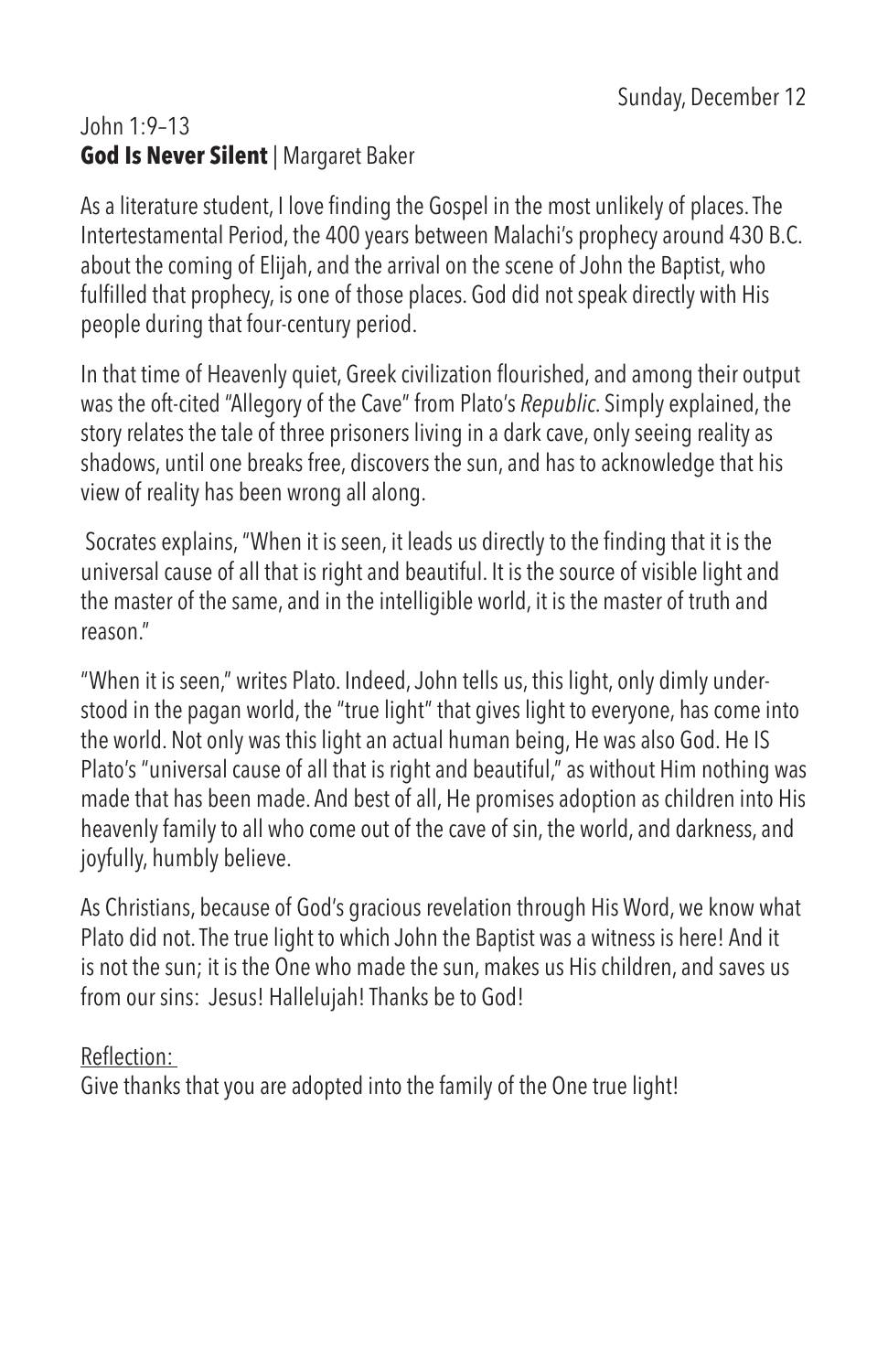# Psalm 16:4–6 **Security in a Loving King | Sarah Trent**

The beautiful story of Christ's birth is the true reason for our celebration. Long ago, He sent angels to shepherds and wise men, as well as an earthly king to chief priests and teachers of the Law. Today, He draws you to Himself to hear exciting news: God is with us! Prophecies of old are fulfilled, at just the right time. He set the boundary lines for an eternity—and they are good. God has not forgotten you!

We experience the challenges of life full-force. A "portion" is what we wrap our hands and heart around—it's what we hold onto, like a warm mug of coffee in the morning. Or maybe you are blessed to have a faithful friend that holds your hand, if asked? Or perhaps a memory so precious that whenever you think of it, a smile comes across your face, revealing how it warms your heart? My heart melts at the love of a Great King. At Advent, we recall Psalm 16:4–6: God remembers His people; we are secure in His love. People disappoint us sometimes, but God is faithful.

In any sorrow, heartache and illness, remember God is with you. Allow Scripture to take up space in your mind and heart. Will you close your eyes and let it flow directly to your heart? If so, smile. Know that this One King loves you completely. Pleasant boundaries are the promises of God. His promises do not change with your life's circumstances. A Royal seal of love was set right at the beginning of time—just for you.

This King is present with you every day. This Advent season, may the Scriptures soak into your heart and mind, becoming a source of strength to carry you through—all year round.

#### Reflection:

Knowing that One King loves you completely, how will you respond today?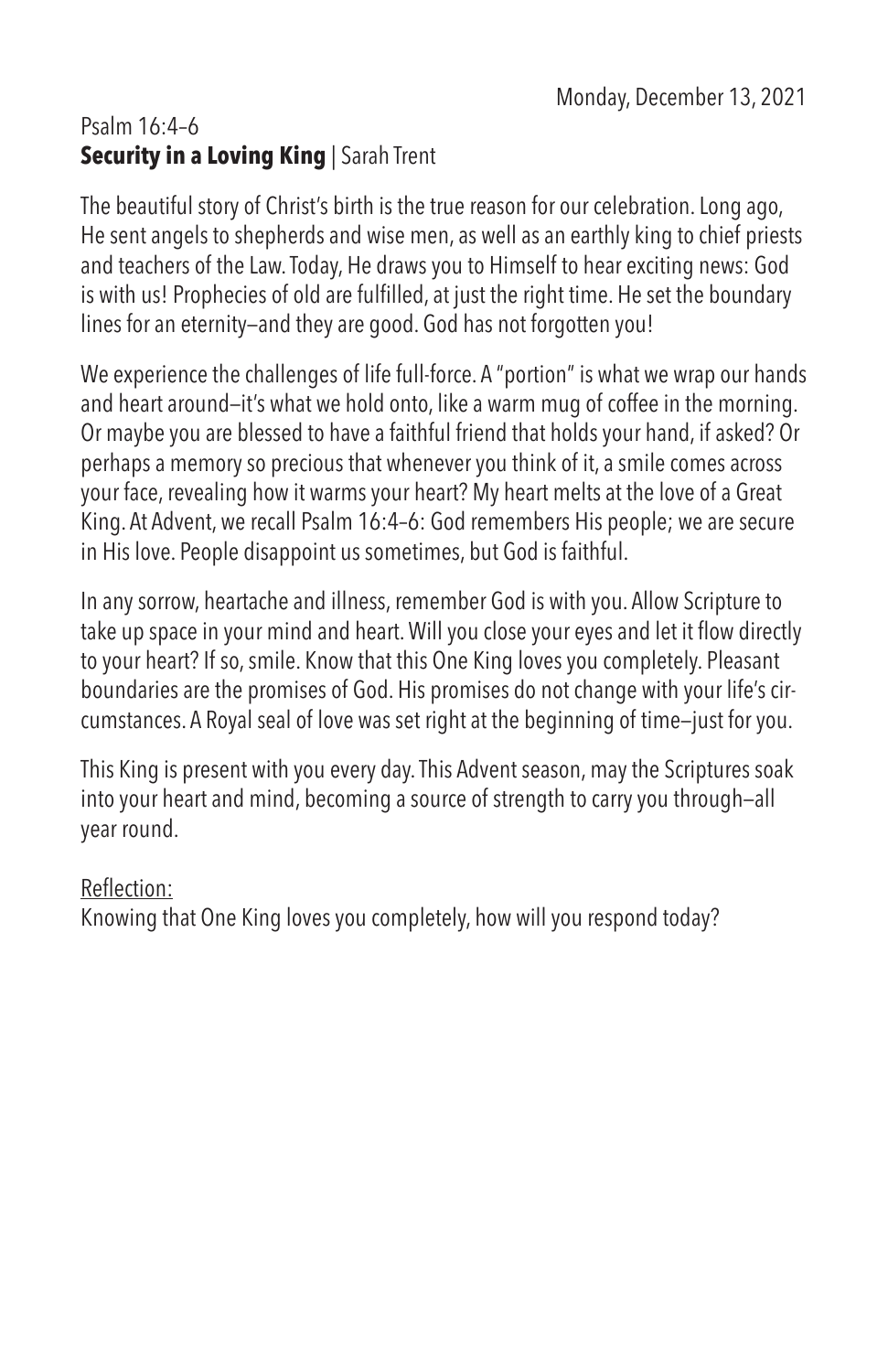## Isaiah 9:2–6 **Love Moves us Out of Darkness** | Larry Frank

Isaiah 9:2 *"The people walking in darkness have seen a great light; on those living in the land of the shadow of death a light has dawned."*

Think of a dark room, with a single candle lit. Look how it flls the darkness that had been there. The light seems fragile; your own movement could cause a wind that could snuff it out.

Look at the candle's flame, how it was made: Jesus' light is from God-perfect in construction, without flaw or weakness, designed for light to show love.



Now say this: "Jesus' light is my light." Jesus' light IS your light, so protect it in all your goings and comings. Of course, to guard the fame you will need the Word, His Word. Chasing the darkness away, His light shatters the yoke of your burdens and increases joy, and in Jesus' light, your refected light will shine from you for others to see.

You may have grown complacent (Is 10:26–27), or you believe your burdens are yours alone to carry, but they rest uneasy on your heart. Instead, let the bright shining light of Jesus and His love for you continue to move you out of the darkness.

Even though our world is in 3-D, only His light truly gives it shape. In the light we are a shape, a spirit: in Him, we become Jesus' present to the Father., It is the only thing we were made for.

C. S. Lewis notes that "the swiftest thing that touches our senses is light…." When Jesus' love for us is known within us, it shines from us to those around us. One can never see, without the candle of Jesus' light burning bright, the unique calling He has for each of us. Our spiritual gifts are God's gift to us.

Shine His light today, tomorrow too, even forever: the light of His candle burns bright, and yours can too!

Reflection:

What is your own description of this light? How does His light shine in your darkness? What is the purpose of His reign in your life?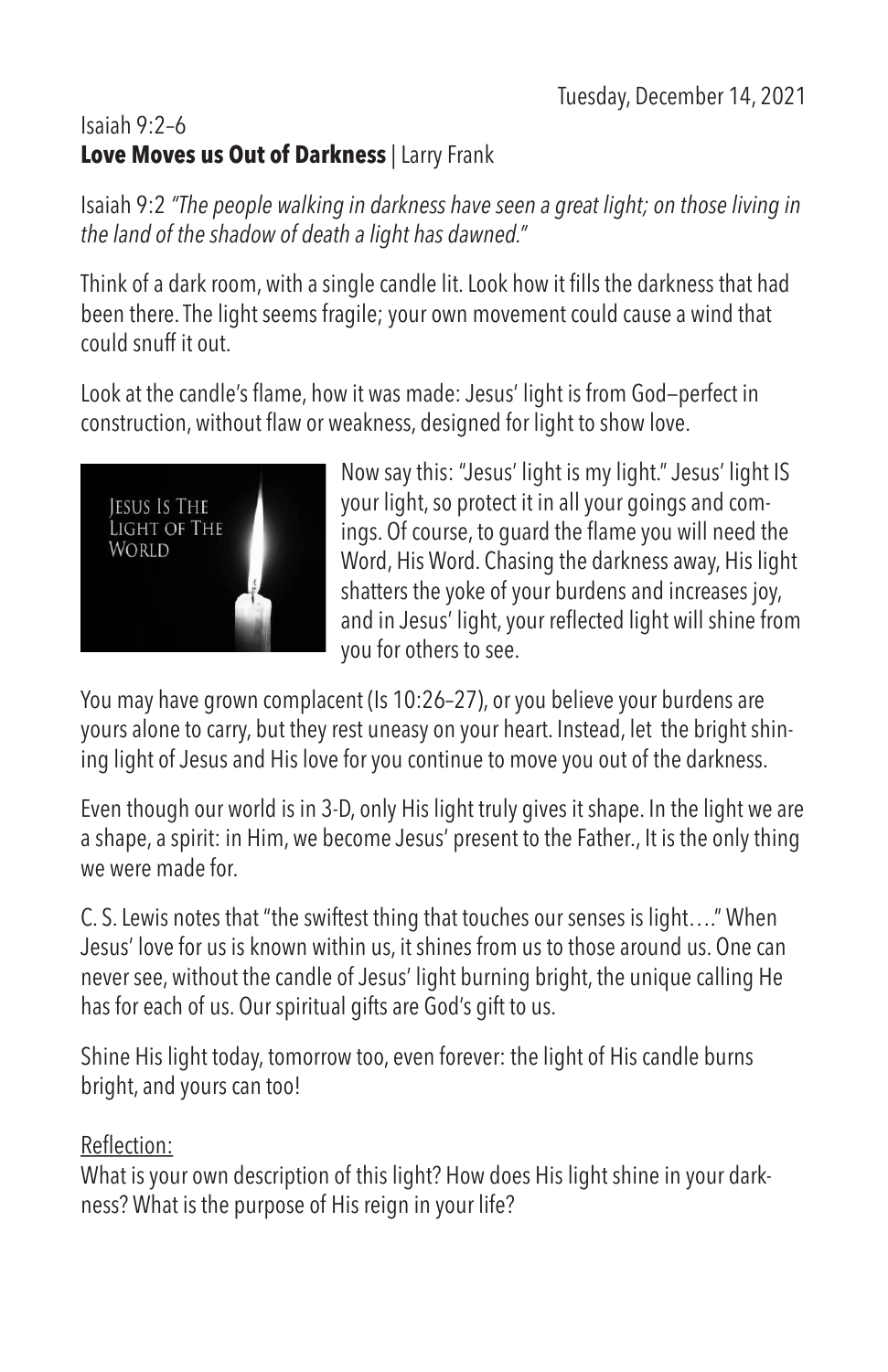# Romans 8:12–17 **Who Lives, Who Dies, Who Tells Your Story** | Angela Post

The frst time I listened to the Hamilton soundtrack, I was thoroughly confused. Who is Alexander Hamilton? Who is Aaron Burr? What is Yorktown? To say I was disappointed in this soundtrack would be an understatement. About six months later, I decided to give it another chance while on a drive to northern Michigan, and things haven't been the same since.

My favorite song in this musical is the last song titled "Who Lives, Who Dies, Who Tells Your Story." In this final song, the cast returns to tell the audience how Hamilton infuenced them following his death. After giving us an exhaustive list of all of the things she did in memory of her husband, Eliza Hamilton asks the audience "Will they tell your story? Who lives, who dies, who tells your story?"

Another way to ask this is "What will my legacy be?" This passage from Scripture answers these questions and confdently declares the truth for all Christians: Those who are led by the Spirit of God are the children of God (v. 14)! Since we are children of God, which the Spirit testifes to (v. 16), we are co-heirs with Christ, provided we suffer with Him in order that we may share in His glory (v. 17).

The Creator has given His creation the gift of eternal life through the death and resurrection of Jesus Christ. While there is absolutely nothing we can do to earn it, we can thank God for this gift by telling others His story.

"So, stay young, scrappy, and hungry And don't throw away your shot."

# Reflection:

What are some ways you can share the gift of your eternal legacy with others today?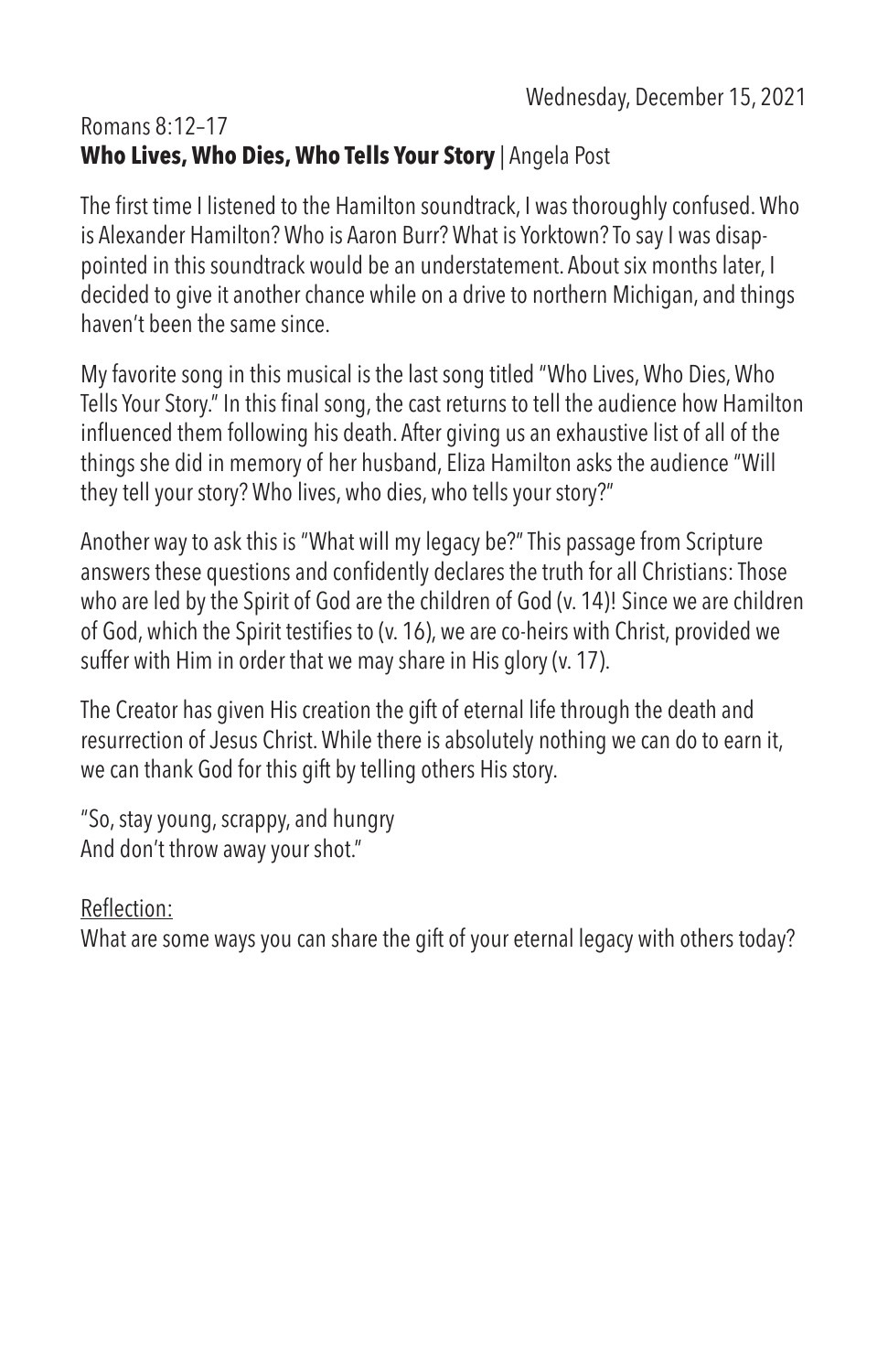## Galatians 3:23–29 **Faith, Not Works** | Thad Polk

My wife Norma and I recently attended an evening wedding in Chicago. And somehow, I let myself be convinced that I needed to wear a tuxedo. It looked nice and everything, but unfortunately very few people availed themselves of the opportunity to dress that formally. And let's just say that the contrast between my outfit and that of the guy with no socks was, um, STARK.  $\odot$  As you might imagine, I would have much preferred if everyone dressed like I did, but it clearly wasn't required.

The Galatians, to whom Paul is writing in today's passage, had similarly convinced themselves that they had to behave in a way that wasn't required, but the stakes were much higher. The Galatians had become convinced that they couldn't be real Christians unless they obeyed the Jewish law, even though they weren't Jewish. That might sound strange to modern Christians, but when Paul wrote this letter, virtually all Christians were Jewish and saw Jesus as the fulfllment of God's Old Testament promises to the Jews. But that view raises a key question: Do you have to be Jewish in order to be a Christian? Many of the Galatians believed that the answer was yes, but Paul recognized the very significant danger in this belief. Put simply, it implies that Christian salvation depends on more than faith in Christ; it also depends on following the law.

Paul points out that God gave the Law to his people to serve as a "guardian" (v. 24); the Greek word refers to a kind of moral tutor. So if the Jewish law was a tutor, what did it teach us? Ironically, it taught us that no one was capable of following the law and that we need to be justifed in some other way! That way was provided by Christ's death on the cross. Now we can be justifed by faith in Christ's work (v. 24), and that's *all* that's required. It doesn't matter if we're Jew or Greek, slave or free, male or female, we're all one in Christ through faith (v. 28).

Of course, modern-day Christians don't believe we need to follow Jewish law. Nevertheless, it's easy for us to become divided over issues that aren't really central to our faith (e.g., hymns vs. contemporary music, dressing up vs. casually for church, Republicans vs. Democrats). Let us remember that our shared faith in Christ's sacrifice is what really matters, and we are all united as children of God through that faith (v. 26).

# Reflection:

Are there aspects of your Christian walk that are not central to the faith but that you allow to separate you from your brothers and sisters in Christ? What steps can you take to help unify rather than divide his Church?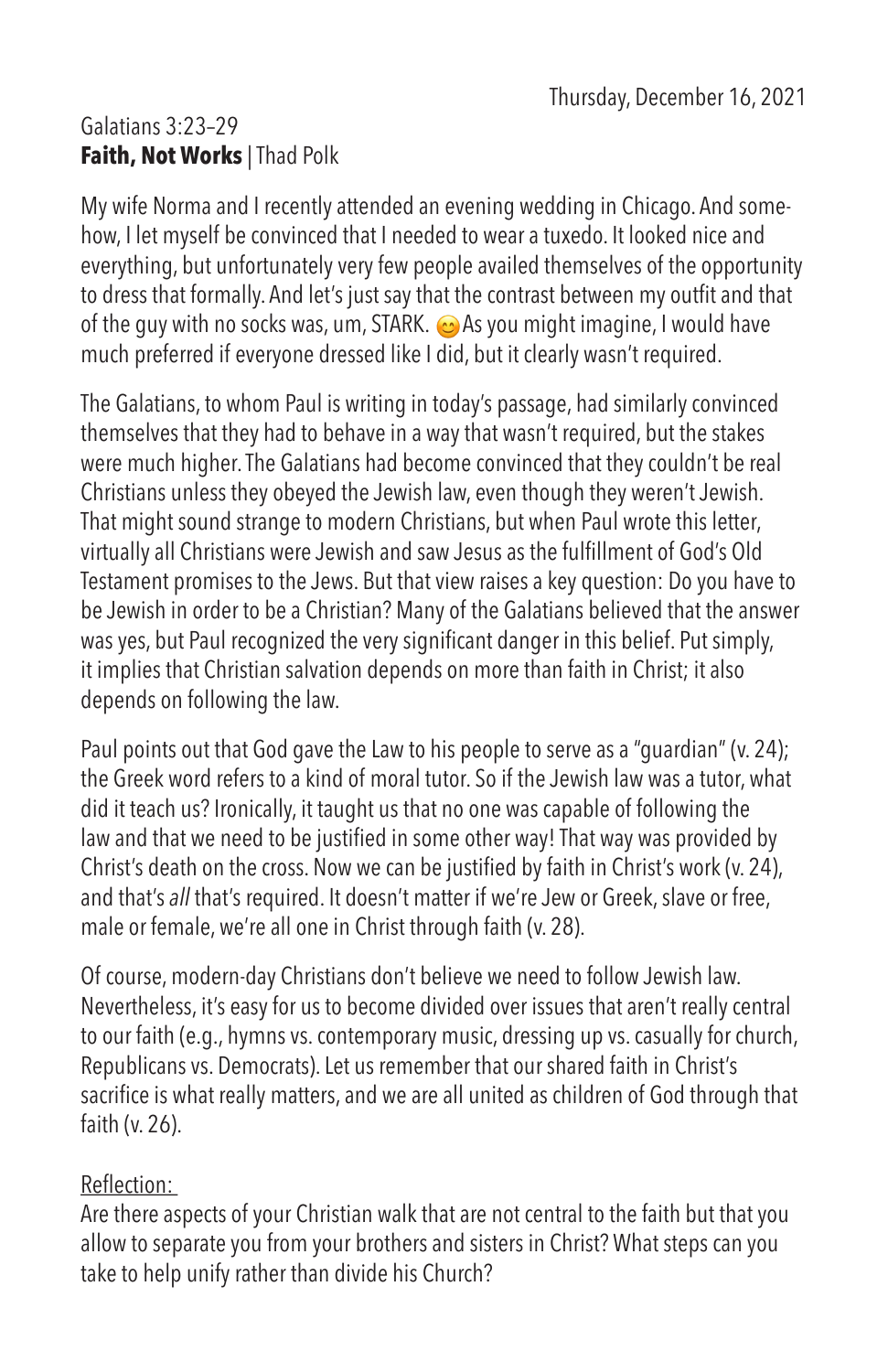# 1 John 3:1–11 **Love of our Father** | Paul K. Knickelbein

As you can see from my profle above, I have a bunch of kids. I love them. I would do anything for them! I am pretty sure that any father reading this would do the same. Unlike our heavenly Father, I make mistakes; I make wrong decisions, but when all is said and done, I love my kids and want what is best for them, even in my imperfect way. What a huge blessing it is that we have a Father who is perfect and loves us in a perfect way.

My kids also make mistakes. They sin and at times are intentionally disobedient. I love them and I forgive them all with the hope and desire for them to grow up to be fine young men and women. (And they are growing up that way!) But more than that, this leads us to a responsibility. Author Ben Horowitz wrote a book called *What You Do Is Who You Are*. If we take the premise of that book and continue to sin, we are taking the devil's side and are obviously acting against our Heavenly Father. As the passage reads, *"Anyone who does not do what is right is not God's child"* (vs. 10).

But that's the blessing of being God's child: He calls us daily to repentance and always forgives us. No matter the sin, no matter the mistake, our Heavenly Father is always standing there, arms wide open to envelope us in his embrace, to welcome us back to him. When we truly accept the invitation that God gives us to be his child, we should want to do nothing else than to stop sinning and step it up to the next level: refect the love of God by loving others placed here on earth around us. Whether it's to a family member, co-worker, or stranger at the grocery store, we can show our Father in Heaven that we appreciate His love and forgiveness and share the love that God gives us to others.

#### Reflection:

Are there times that you feel all alone and not loved? Take a moment to remember God's goodness and faithfulness, and reflect on how He, our Heavenly Father, loves you so much–more than anyone here on earth could ever love us. Write down five ways that you have seen His love in your life.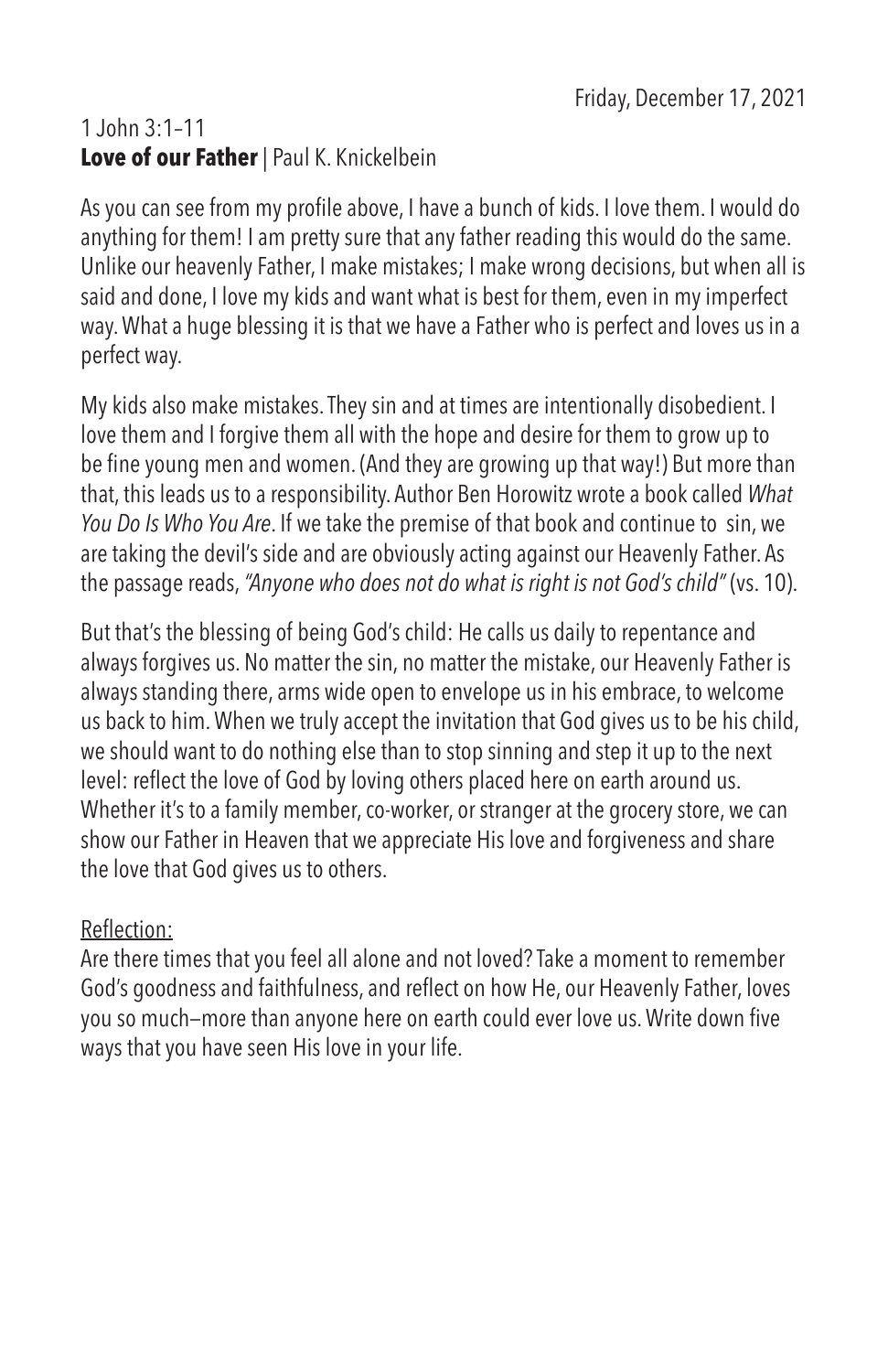# Philippians 2:12–18 **Shine Like Stars** | Jeaneen Wyly

Complaining is almost an American pastime: gas prices are too high, we're frustrated that items we "need" are stuck on ships or in warehouses, and we never seem to get paid enough for everything we're expected to do at work. Arguing is much the same: just the words "guns," "vaccines," and "social issues" can send our blood pressure way above 120/80. And would cable news even survive without arguing?

Yet we are admonished to obey God by not arguing or complaining, thus *"shin[ing] like stars in the universe"* for a *"crooked and depraved generation."* In other words, Christ's love is to transform us so completely that we are noticeably different from those around us; we are less concerned with the things of this world and more focused on the eternal.

These verses are difficult for me: since I was a little girl, my dad called me "the lawyer" because I constantly felt the need to argue and defend myself, my brother, the random person in the news…. And complaining? I have it down to an art form: there are *always* things that could be better, which means I'm often not satisfed with how things *are*. It is so easy for me to get emotional about policies and procedures that ultimately *don't even matter*.

And that's the problem: when we focus on the minutiae of this world, we lose track of God's overarching plan or *"good purpose"* for us and for the world. We forfeit the opportunity to rest in God, to experience His peace, and to share the light of His Holy Spirit to others. This Advent season, may our spirits fnd a calmness and peacefulness in Christ among the chaos of this world. And may the light of Christ so shine through us, as stars in the universe, that others are drawn to experience Him for themselves.

# Reflection:

In what ways do I require the Holy Spirit's transformation so that I can reflect Christ's love in me instead of the complaining and arguing that are natural to me? Who is someone God may be placing in my life this Christmas season with whom I can share Jesus's love?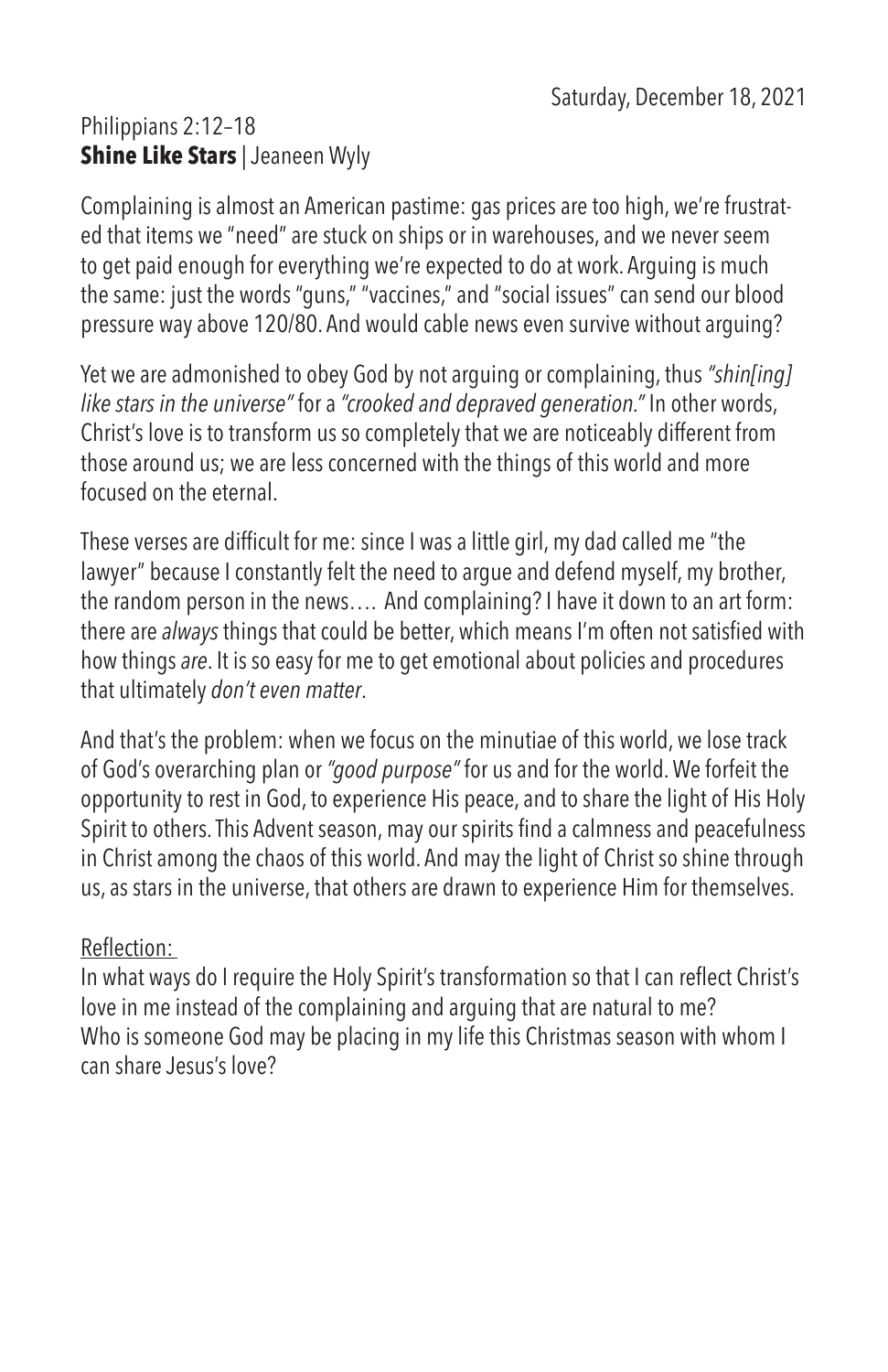

Week 4 WORD BECAME FLESH

Sunday, December 19, 2021 to Saturday, December 25, 2021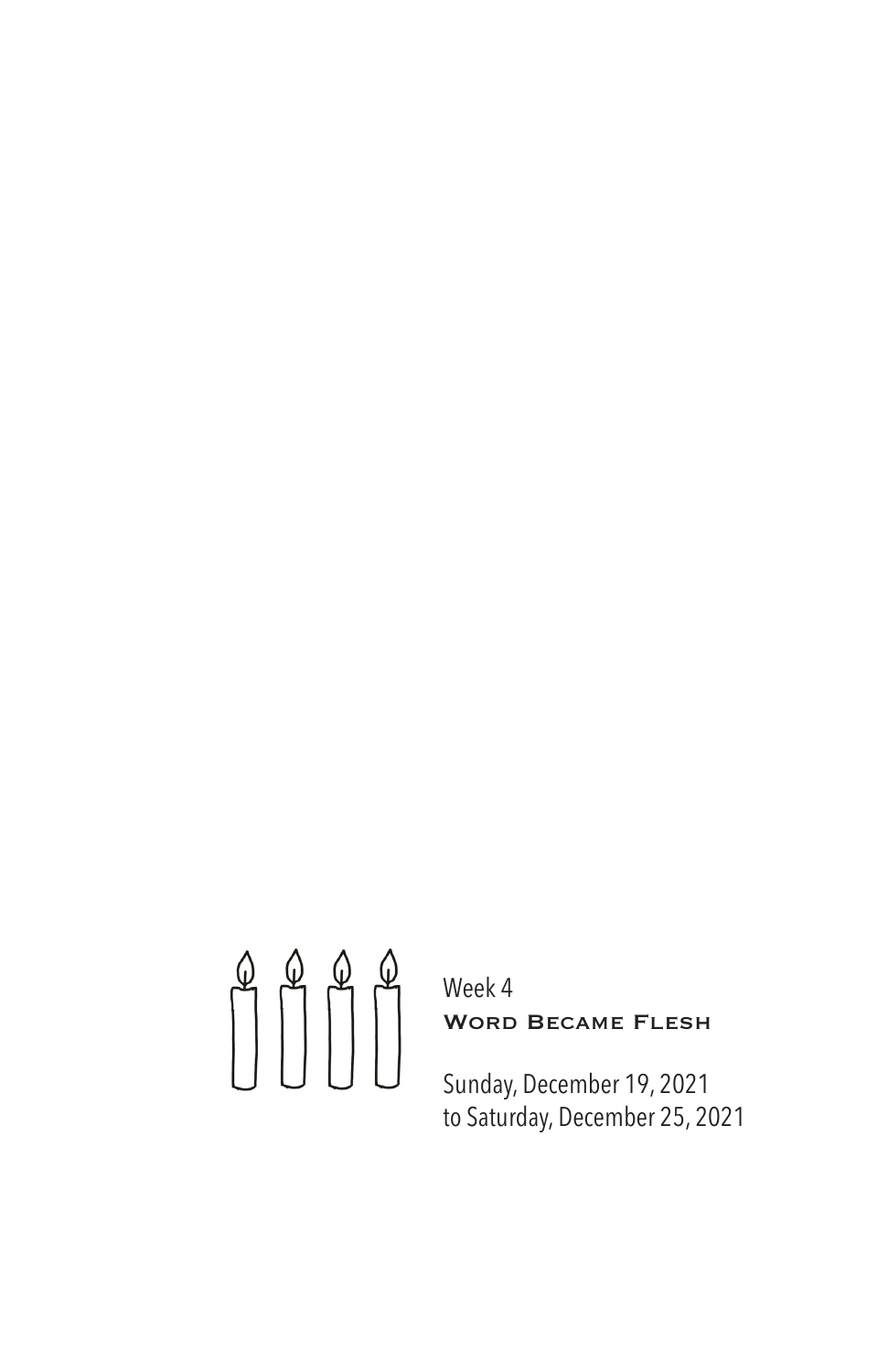#### John 1:14–28 **An Unexpected Source of Fullness** | Abby Haggard

#### 'Tis the season!

'Tis the season of being merry, bringing tidings of joy, drinking hot chocolate, hanging ornaments, building snowmen, hearing sleigh bells, singing carols, exchanging gifts, and enjoying all the other festivities of the Christmas season!

The holly, jolly, and mistletoe of this season come with a price, or at least that is what the ads are telling me: "Buy this! Your life will be so much better once you purchase our item! Find joy in the savings!"

Christmas time is a competition between companies to offer the most from life. How do products sell? Well, consumers gravitate to what they need—or at least to what they think they need. We buy the things that we believe will bring us an upgrade, at least in some regard. What will bring us a more full and abundant life?

I'll be the first to admit that I'm often blinded by the sparkle of new products, and thus, I miss the real point of what makes this season so joyous.

*Everything* we need was made manifest through Jesus Christ. Over 2000 years ago on one night in Bethlehem, a young girl gave birth to everything we ever needed and laid him in an animal's feeding box.

The highest King of kings. The source of my salvation. The one who made me right with the Creator of the universe.

This one that lay in a grimy little box after a long journey to Bethlehem in the least "sparkly" place one would ever expect to fnd a King—He brought me and you *"grace upon grace"* and truth, as John tells us. On that night, the lowliest of births brought me and you the most valuable of gifts: eternal life with the Lord. What was materially poor was the most abundant and life-giving gift of all time.

Do rejoice in the festivities of the season. Be merry! But remind yourself of the truest reason for the holly, jolly, and mistletoe—the birth of Christ, in whom we receive grace upon grace and the fullness of life.

#### Reflection:

How might we be ones in the world who demonstrate that our fullness is in Christ? How do we live as Christians in a world that so often counters the gospel message?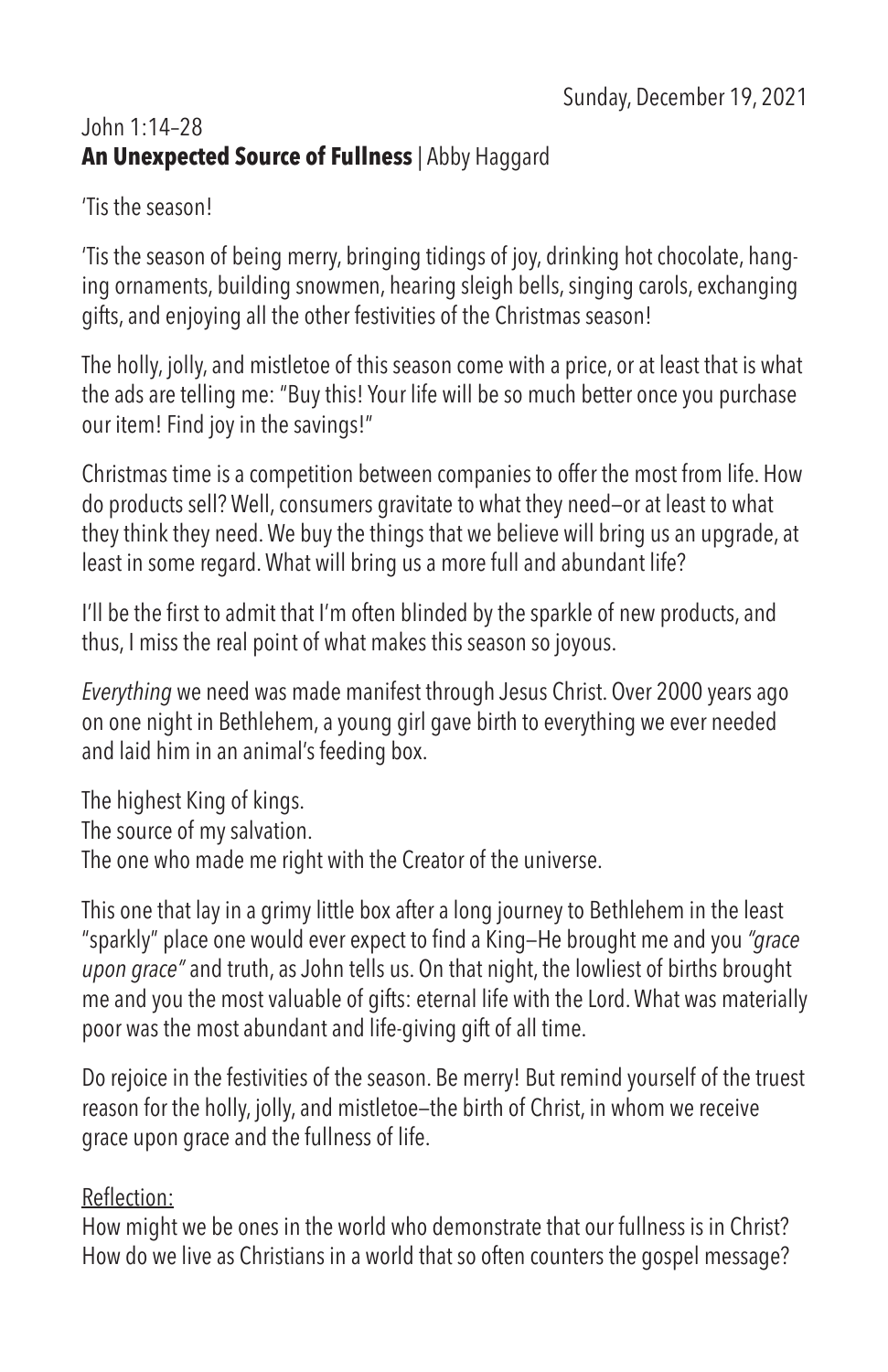# Psalm 2 **More Than A Manger** | Liz Komurka

In 2019, my husband took me to my frst Living Nativity. Just before the end of the mile-long walk, little kids (i.e. the shepherds) come bursting out of hiding spots, leaping, shouting and pointing to the lit star in the sky—until you turn the corner and a hush falls over the group because there, bundled up under many layers and surrounded by animals (including a real donkey!), is a couple and a rather realistic baby lying in a manger. Once you've had your fill of qazing at Baby Jesus, that's it, you leave and go home.

But, if we leave Jesus as the baby in the manger and simply go home, we're falling into a romanticized fairytale trap. His story doesn't end as a babe—in fact, it doesn't even end with His Death and Resurrection. Jesus is God's anointed, begotten by the Father outside of time and before all worlds. As such, He has been set as King over all nations, which He will fully claim when all of creation is restored to God during Jesus's Second Coming: *"For it pleased the Father that in Him all the fullness should dwell, and by Him to reconcile all things to Himself, by Him, whether things on earth or things in heaven, having made peace through the blood of His cross"* (Colossians 1:19–20).

# Reflection:

Even as we await this Second Advent, we are called to follow God and His Son—there is no neutrality. The alternative is opposition to God, His Son, and the Word, which will be met with no impartiality. How can you follow Jesus this Advent season?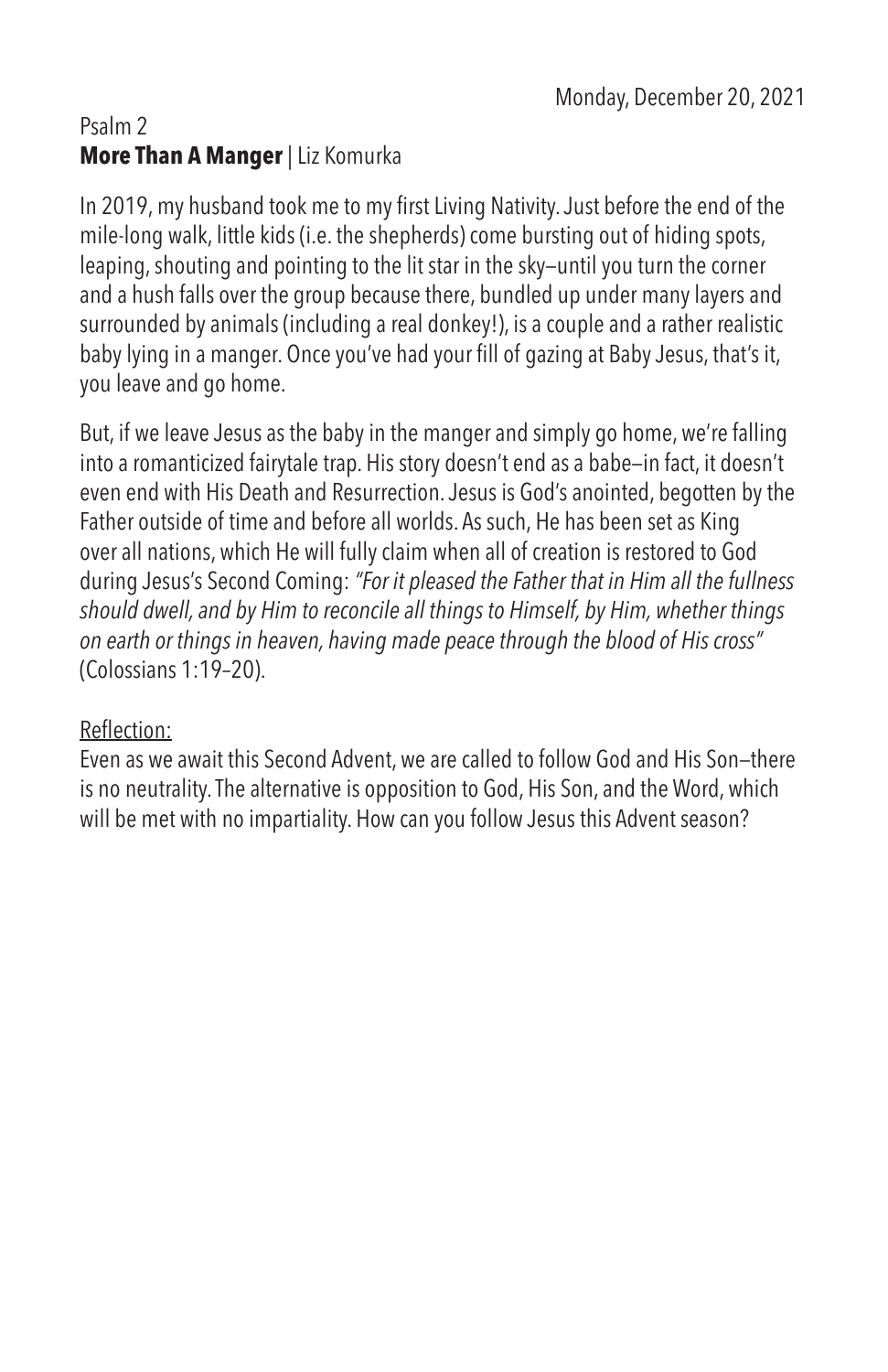#### Isaiah 61:1–4 **Word Became Flesh** | Stephen Mundy

The word "restoration" brings to mind images of 60-year-old cars perfectly remade, or YouTube videos of abandoned cars in fields with more rust than steel turned into spotless specimens that look like they just rolled off the factory floor. If any of you have rebuilt an engine or done bodywork on a rusty car you know how painstaking the work is. It requires patience, attention to detail, dedication, technical skill, and an artist's touch. A successful restoration can only be accomplished with a love and passion for the car.

Isaiah is prophesying about the restoration that Christ is going to bring to this earth. This is literally the Good News that salvation brings. The Lord anointed Christ to right every wrong and heal every wound. We have hope in God's faithfulness to bring total restoration to this earth-to fix every broken part, seal every leaking gasket, repaint every rusty portion. I find it immeasurably comforting that every prisoner will be set free and that every brokenhearted person will be comforted. Christ, in His perfect love and passion for us, will restore the world entirely.

At the beginning of verse 2 we read *"to proclaim the year of the Lord's favor."* One of my favorite car restoration shows is a YouTube series put together by the YouTuber Ronald Finger. In it, he documents a three-year-long restoration of a 1985 Pontiac Fiero 2m4. What makes this project so interesting is not only the depth to which he goes to perfectly restore every single detail of the car, but more so that the car is not particularly valuable. A Malaise-era GM economy car, it makes about 90 horsepower and lacks even power steering. Ronald invests many times the value of the car restoring it. This models to me what the year of the Lord's favor means. God looks upon us with favor, not because there is anything about us deserving of that favor—but rather because He loves us so deeply. And because of His love and favor, He promises to bring total restoration to us and to the world.

As we prepare to celebrate Christ's birth, let us be filled with the excitement, the joy, the anticipation of Christ's coming. Let us feel the energy in Isaiah's words as he describes the restoration that is coming. And then let us remember that this restoration is not only a future event we look forward to when Christ returns—but that this deep, complete restoration is a work that Christ is enacting in us right now.

#### Reflection:

What does it mean in your life to live as someone who is being restored? What are some areas of your life that are in need of restoration? In what ways have you seen God's restoration this past week?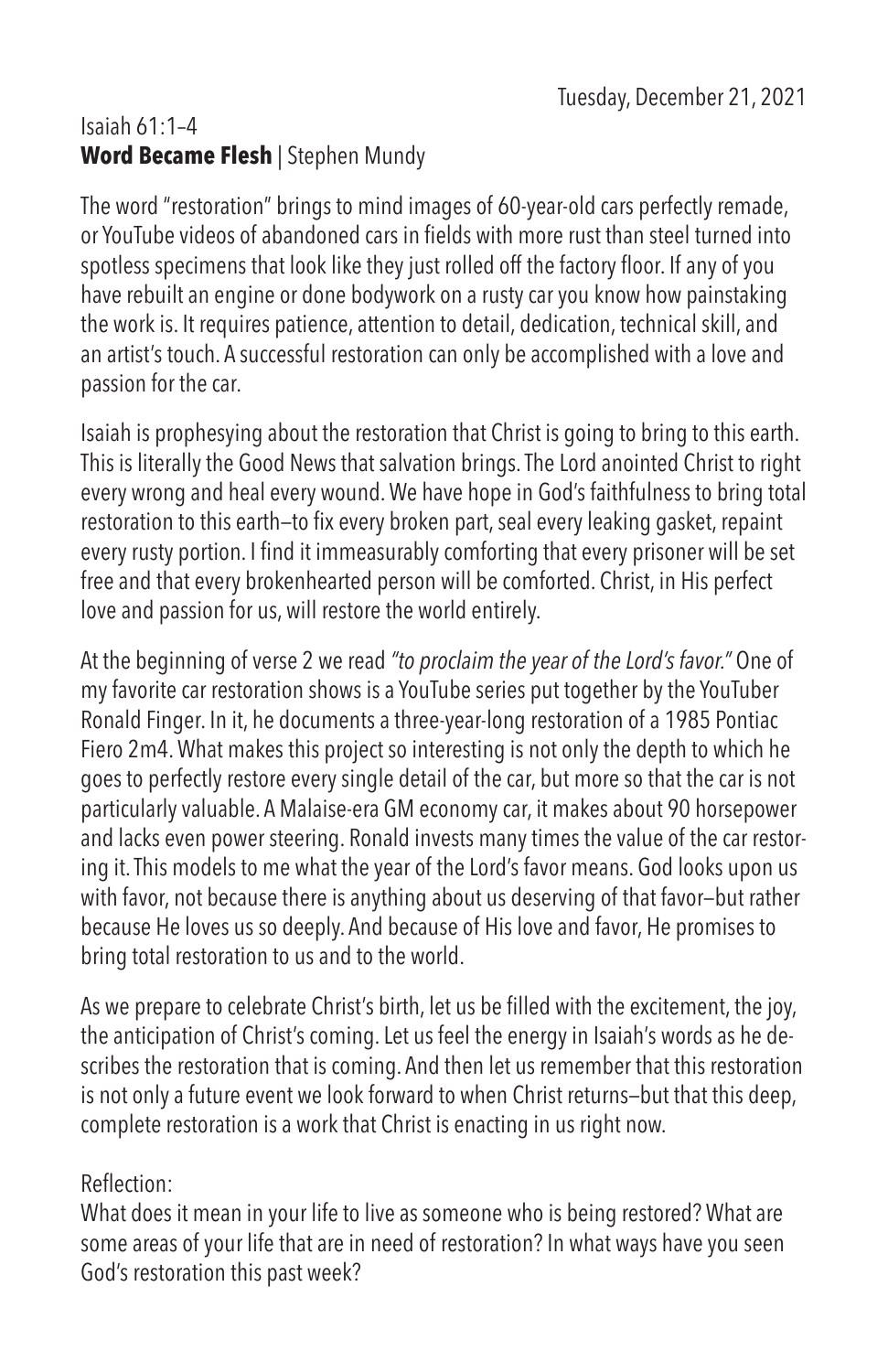## Romans 3:21–26 **Rent-Free** | Andrew Komurka

You might have encountered a quote by author Rory Vaden, saying "success is never owned, it is rented, and the rent is due every day." It appears on posters, coffee mugs, and social media posts to motivate us to work hard—to invest effort toward our goals. The implication is that without sufficient investment, we will fall behind on the rent and success will be taken from us. "Successful," the posters and mugs say, is a label we can temporarily have, but it is not something we can inherently, permanently be.

Taken out of context, Romans 3:23 might send a similar but bleaker message. *"For all have sinned and fall short of the glory of God…"* might as well say "righteousness is never owned, and you'll never afford the rent either." Thankfully, there's more to that sentence, and more to the story! *"[All] are justifed freely by [God's] grace through the redemption that came by Christ Jesus"* (Romans 3:24) is a declaration that we are right with God, just as if we had never sinned, with no payment required. Righteousness, God promises, is owned. Justifed, Christ Jesus says, is what we permanently are. We live rent-free as residents of God's Kingdom.

That's true for *"all who believe"* (Romans 3:22). And even better, there are no restrictions that faith must be "big enough" or "strong enough" or "good enough." By God's grace, complete and permanent justification comes through faith in Jesus.

# Reflection:

Are there parts of your life in which you are "paying rent" towards temporary success? How can remembering your rent-free righteousness change your perspective and mindset towards those things?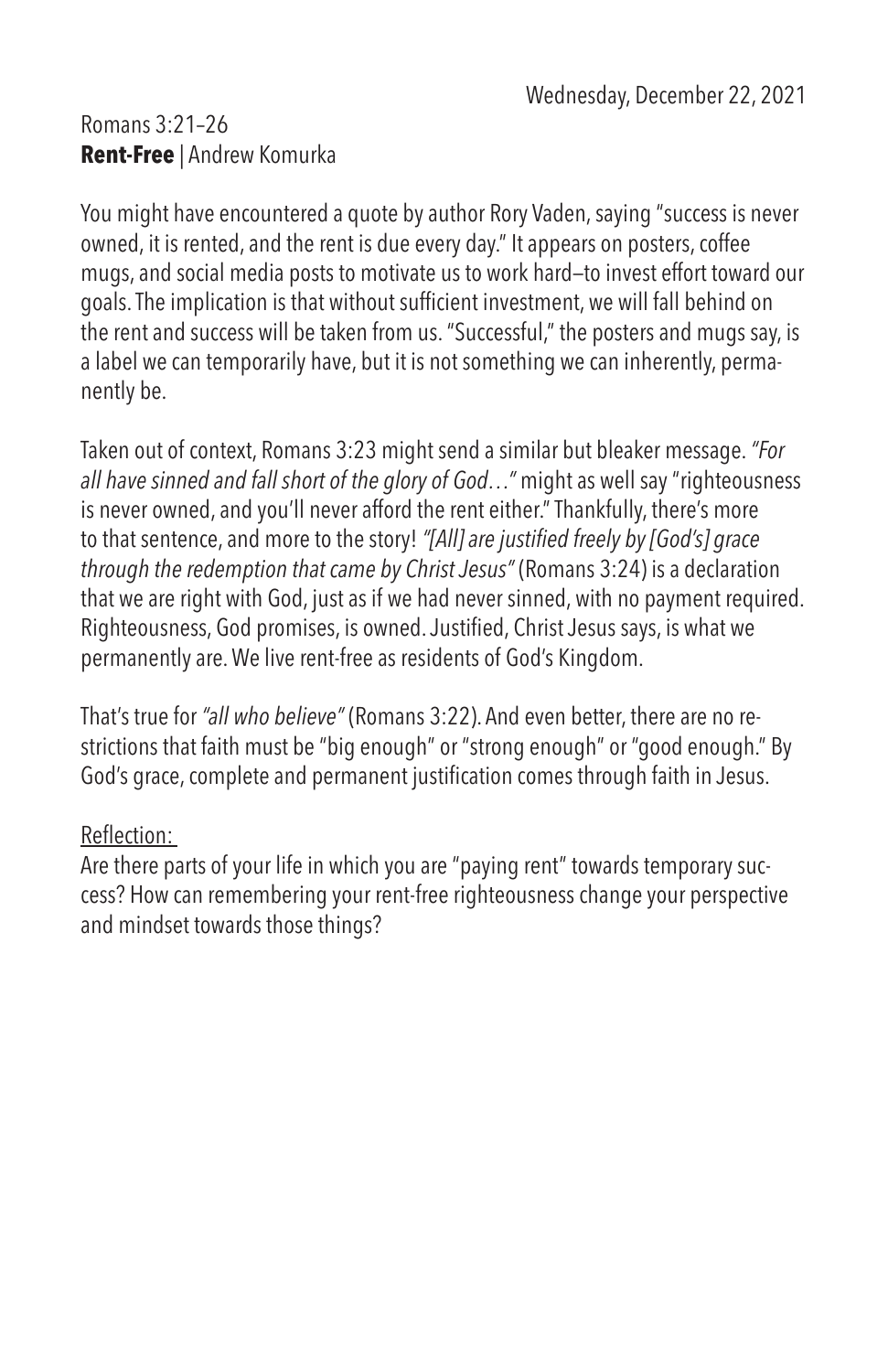# John 14:6–11 **The Way and the Truth and the Life** | David Dickhudt

Have you ever used the maps feature on your phone or a GPS device to provide directions for your travel? And have you ever done as I have on occasion and ignored the GPS directions and taken what you thought was a faster, more direct route only to wind up stuck in a traffic jam or road detour?

Jesus is our infallible GPS, who provides us clear guidance on the way to connect with our almighty God and His Father—*"I am the Way and the Truth and the Life."*  And, yet, too often we listen to other voices, voices from within us or around us, which urge us to take spiritual routes we think may be shorter or faster, but instead are routes that ultimately lead us in the opposite direction from where we should be heading.

This familiar Bible passage goes on to relate the words of Jesus's disciple, Philip, who says, *"Lord, show us the Father and that will be enough for us."* We may wonder how the disciples could have been so blind as to not realize that Jesus is one with God the Father after years of following Jesus and walking with him and witnessing frsthand countless miracles he had done.

And yet how about us? Do we truly know Jesus? Have we taken the time to meditate deeply on God's Word to know Jesus and see the Father through him? Do we know Jesus well enough to describe to a friend the way to the Father—through Jesus and the Word?

# Reflection:

Take a minute to reflect on a couple of things you have come to know about the Father through Jesus,then share those with a friend or colleague—today!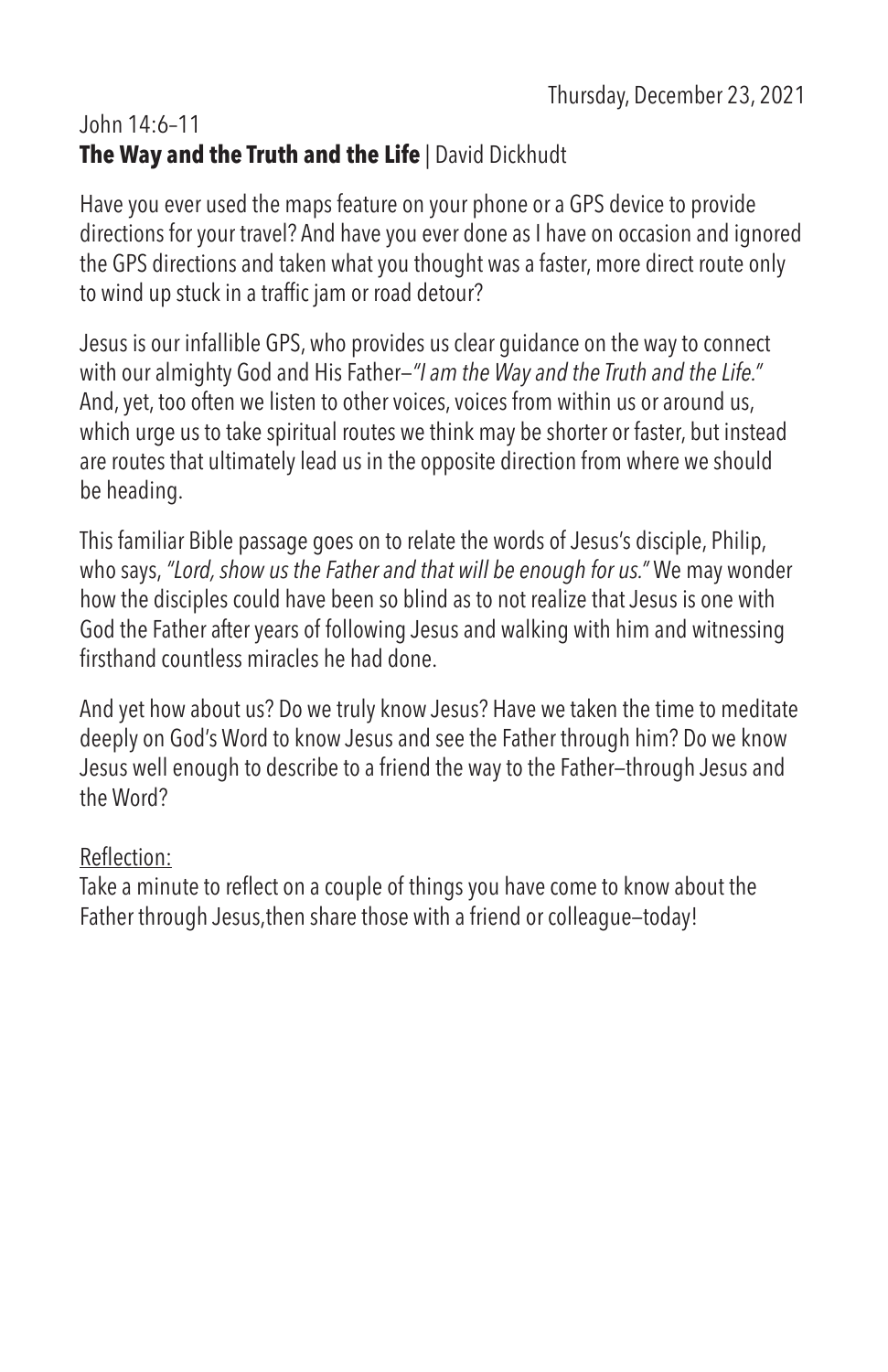# Luke 2:1–20 **Dwelt Among Us** | Pastor Marcus Lane

Throughout the Scriptures, we encounter ways that God repeatedly defies expectations, and the birth of Christ is no exception. Israel's Messiah does not come wrapped in the glory of riches and power. He was not born in the throne room of Caesar Augustus. Instead, he was born in the shadows of the Roman Empire, in the small town of Bethlehem, to a young virgin pledged to be married to a carpenter. His company at his birth is not the social elite of society, but poor shepherds and outcasts. This arrival of God's own Son is nothing if not unexpected.

Søren Kierkegaard tells a parable of a great and noble king who falls in love with a peasant woman. But the king, overwhelmed by his love for this woman, finds himself at an impasse. If he were to go to this woman in all of his majesty, wearing a crown and royal robes, he would certainly overwhelm her, and he could never know if her love for him was truly genuine. So, the king does the unthinkable. He takes off his crown, leaves his throne and castle, and puts on the garments of a peasant to woo the woman who has captured his heart.

Kierkegaard's parable captures one of the many truths at the heart of the incarnation. God's Son has come to us, not in power and majesty to overwhelm or dominate us, but he has come in weakness in order to win us back. He has entered our world, taking on our fesh and dying our death, all so that He might bring us back to the Father. In the words of St. Irenaeus, "He became as we are so that we might become as He is." He became like us, so that we could become like Him: perfect, holy, and righteous children of the Father.

So, come and see the baby wrapped in a manger, because in this One, the King of the world has come.

# Reflection:

How can you gratefully embrace the greatest gift of all—God's presence, love, and redemption—this Advent season? How can you share this Gift with others?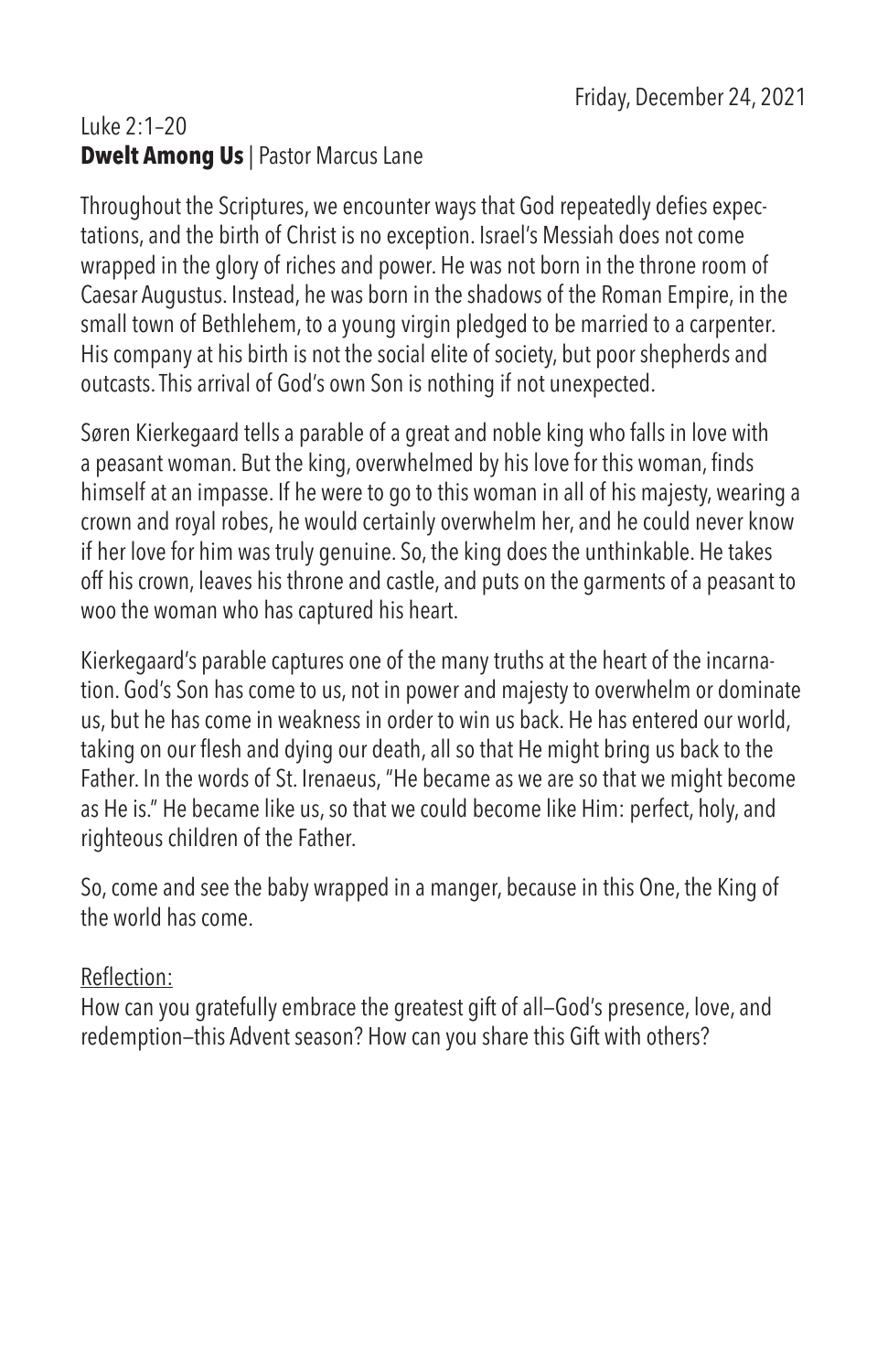### 1 John 5:6–12 **Forget about the presents this year!** | Mark Liston

Whatever is under your tree this morning can't compare to the words in 1 John 5:11–12: *"… God has given us eternal life, and this life is in his Son. Whoever has the Son has life; whoever does not have the Son of God does not have life."* Wow!

This Christmas I'd like for you to ignore the gifts under the tree and think about some of the words to our best Christmas carols: "Joy to the World, the Lord Has Come," "Away in a Manger," "Silent Night," "O Holy Night."

Forget about Santa, letting it snow, and who got run over by a reindeer, for a second. Without Christ there really isn't a Christ-mas. Look at your Christmas tree, with the lights shining, and think about how this all got started.

According to the History channel, Germany is credited with starting the Christmas tree tradition in the 16th century when devout Christians brought decorated trees into their homes. It is a widely held belief that Martin Luther first added lighted candles to a tree. Walking toward his home one winter evening, composing a sermon, he was awed by the brilliance of stars twinkling amidst evergreens. To recapture the scene for his family, he erected a tree in the main room and wired its branches with lighted candles.

Picture Martin Luther walking and being inspired by the twinkling stars. He understood the wonderful gift the Lord gave us and how it all started in a manger in a stable and how it seemed to end with Jesus dying a horrid death on a cross—just so He could overcome death and give each of us everlasting life.

Our Lord gave every one of His people the greatest Christmas gift they could ever want—Eternal Life. All they had to do is believe that Jesus came to die for them so they could join Him for eternity. It is free to us. It is simple. It is the greatest Christmas gift your family could ever receive. Just believe. Merry Christmas!

# Reflection:

MK and I have found that age is wonderful in our walk with Christ. Our daily devotions remind us how we need our Lord as the guide of our lives in every way—every day. We always need to submit to His will and show patience for His guidance.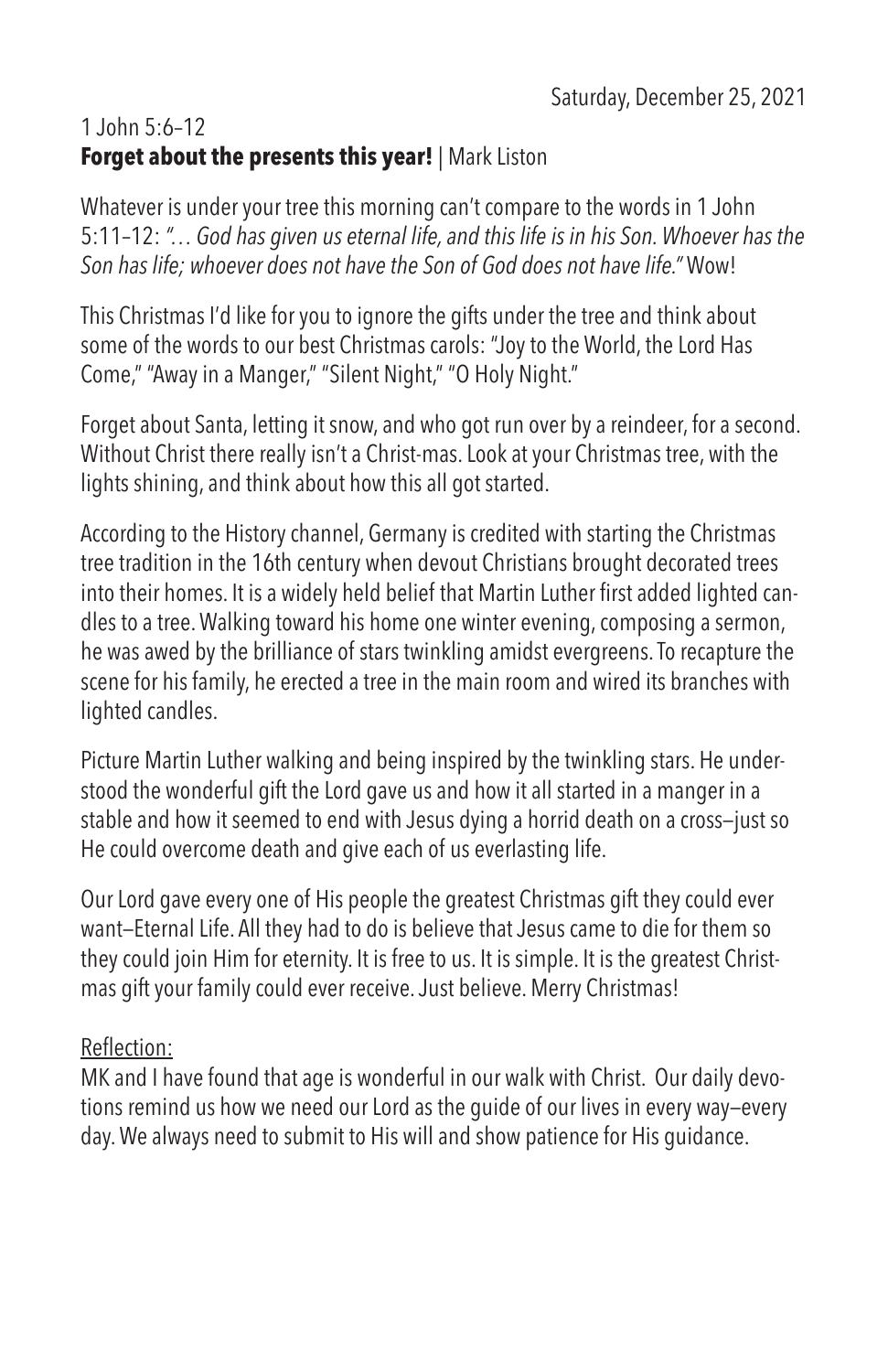#### **ABOUT OUR WRITERS**

#### **Margaret Baker**

*Margaret is married to David, the man of her dreams, and together they are raising*  five wonderful children, ranging from 15-23. Her hobbies include walking, swim*ming, playing from the American Songbook on the piano, accompanying young instrumentalists, reading children's classics, editing college essays, pondering the wonders of Scripture, and learning about fascinating topics, like the endangered kakapo of New Zealand and the mystery of the Basque language, for her 6th grade writing students.*

# **Todd Baker**

*Todd seeks to follow Christ above all else, serves ULC by leading small groups, drinks chocolate milk like it's oxygen, and can often be found engrossed in a book or podcast about an interesting topic.*

#### **Danielle Behnke**

*Danielle is a senior at UM studying English and German. She enjoys reading and knitting, preferably with a cup of tea nearby.*

#### **William Cannon**

*Will is a mission director for University Christian Outreach and a member of the Servants of the Word, an international brotherhood of lay missionaries. He serves as an elder for ULC, as well as on the music team.*

#### **David Carlson**

*Living the good life of winters in Arizona and otherwise in Michigan, David is husband of Pat. He has been a more or less retired professor of sociology for ten years and is a want-to-be guitar slinging troubadour.* 

#### **Paul Chamberlain**

*An avid runner, hiker, musician, and board game enthusiast, Paul recently moved to Seattle, WA, where he works as a software development engineer for Amazon Web Services (AWS). Paul enjoys reading books by many authors, but especially those written by his sister Grace.*

#### **David Dickhudt**

*David, his wife Rose, and daughter Anna moved to Ann Arbor from Hong Kong 3-1/2 years ago. He works at the Delonis Center as the Finance Director and rides his bike several miles to work year-round—except when the snow is too deep, and he takes the bus instead.*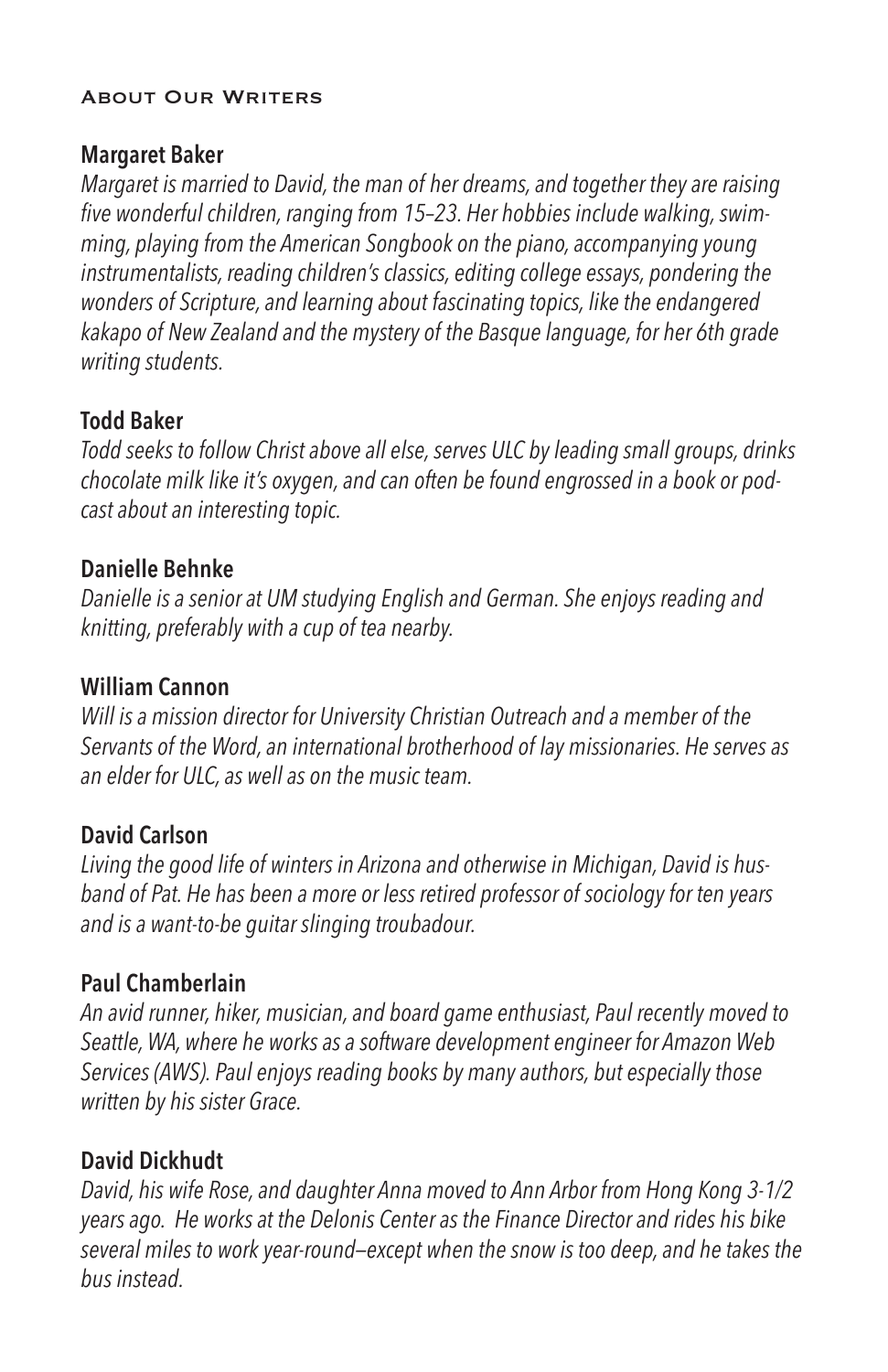# **Dan Dolsen**

*Dan is married to Kristin, and they have three married children and one grandchild. nDan and Kristin split their time between Ann Arbor and Harbor Springs, Michigan, where they enjoy hiking, snowshoeing, and boating.* 

# **Larry Frank**

*Baptized October 1937. Those strong words protect me forever—in Grace!*

# **Kyle Gontjes**

*Kyle is a PhD student at UofM who does research on antibiotic resistance and public health. He likes to listen to music, drink coffee, and keep tabs on Chicago sports teams.*

# **Bob Grese**

*Bob is a professor emeritus in landscape architecture at the School for Environment and Sustainability at UM. He is married to Susan and loves gardening and spending time in nature.*

# **Abby Haggard**

*Abby is a senior at Concordia University Ann Arbor studying Secondary Education English. She enjoys snowboarding, reading, and writing, and she hopes to be a cool English teacher.*

*Chloe Haynes* 

*Chloe is a third year student at Concordia studying Software Engineering. She enjoys the outdoors and is active in CUAA's theatre department.* 

# **Monica Heissenbuettel**

*Monica is the lead preschool teacher at St. Paul Early Childhood Center-Liberty (Downtown) Campus, Ann Arbor. She's married to Bruce, has two daughters, and enjoys teaching piano, playing the church organ, gardening, walking the family Corgi, and traveling.*

# **Becky Johnson**

*Becky Johnson is happily married to Tom and works at Ann Arbor Christian School as the Spiritual Life Coordinator.* 

# **Rob Kasemeyer**

*Rob is a test engineer for an automotive company that remanufactures automatic transmissions. He is married to Heather, and they have one daughter, Rachel. He loves to watch football and visit with friends and family.*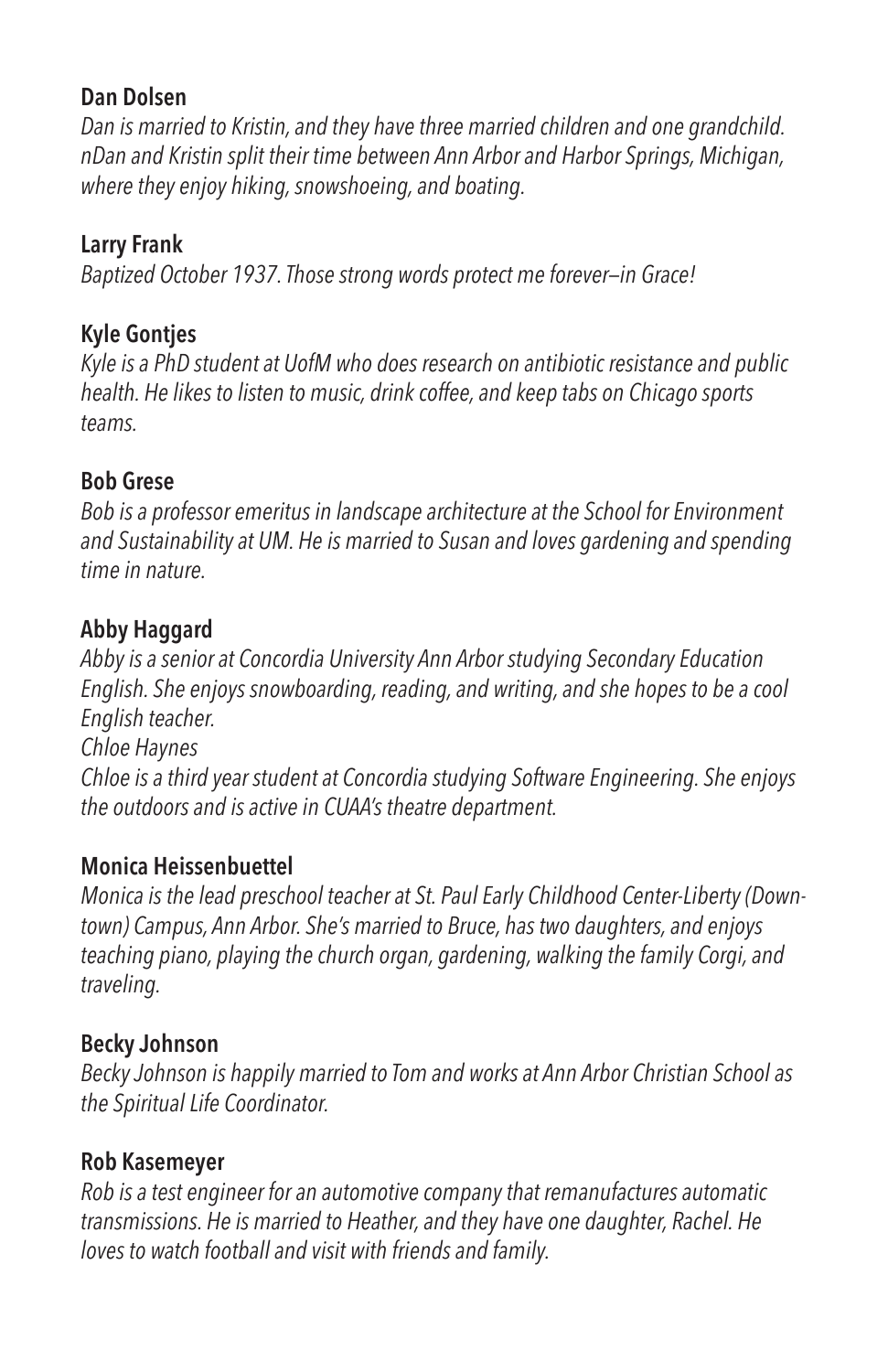#### **Pastor Gabe Kasper**

*Gabe Kasper is Lead Pastor at ULC. Husband to Melissa. Dad to Titus, Lila, and Levi. Fan to Packers. Friend to all.*

# **Paul K. Knickelbein**

*Paul is husband to Suzy and proud father of nine kids, aged 4–26, many of whom you will see around ULC. During the day, he works at a church software company, ParishSOFT and loves playing and watching sports as well as watching and coaching his kids play sports.*

# **Andrew Komurka**

*Andrew is an engineer at Ford Motor Company. He's very thankful for his wife, Elisabeth, their daughter Natalie, and any opportunity to play a sport, make music, or ride a motorcycle.*

# **Liz Komurka**

*A college golf coach, wife to Andrew, and fur-mom to Quincy, 2021, Liz has also been graced with the ability to add "mom" to her accolades through the birth of their daughter, Natalie Grace. Motherhood may be the greatest adventure she's ever been blessed to embark upon.*

# **Pastor Marcus Lane**

*Marcus serves as campus pastor here at ULC and loves reading, writing, coffee, whiskey, basketball, and spending time with his wonderful wife Vanessa and their two kids, Della and Jude!* 

# **Stephen Mundy**

Stephen is a senior in Mechanical Engineering at UM who loves engines and all things car-related, with a particular soft spot for Jeeps. He is applying to Ph.D. programs to research combustion.

# **Mark Liston**

*In 2010 Mark was recruited to join Glass Doctor, a Dwyer Group/Neighborly company, as the Vice President of Operations before becoming the President of Glass Doctor in 2011. His wife, Mary Kay, also worked for Neighborly as the President of Five Star Painting before being recruited to head up Molly Maid, headquartered in Ann Arbor. Both retired from Neighborly in 2020 and now live in Florida.*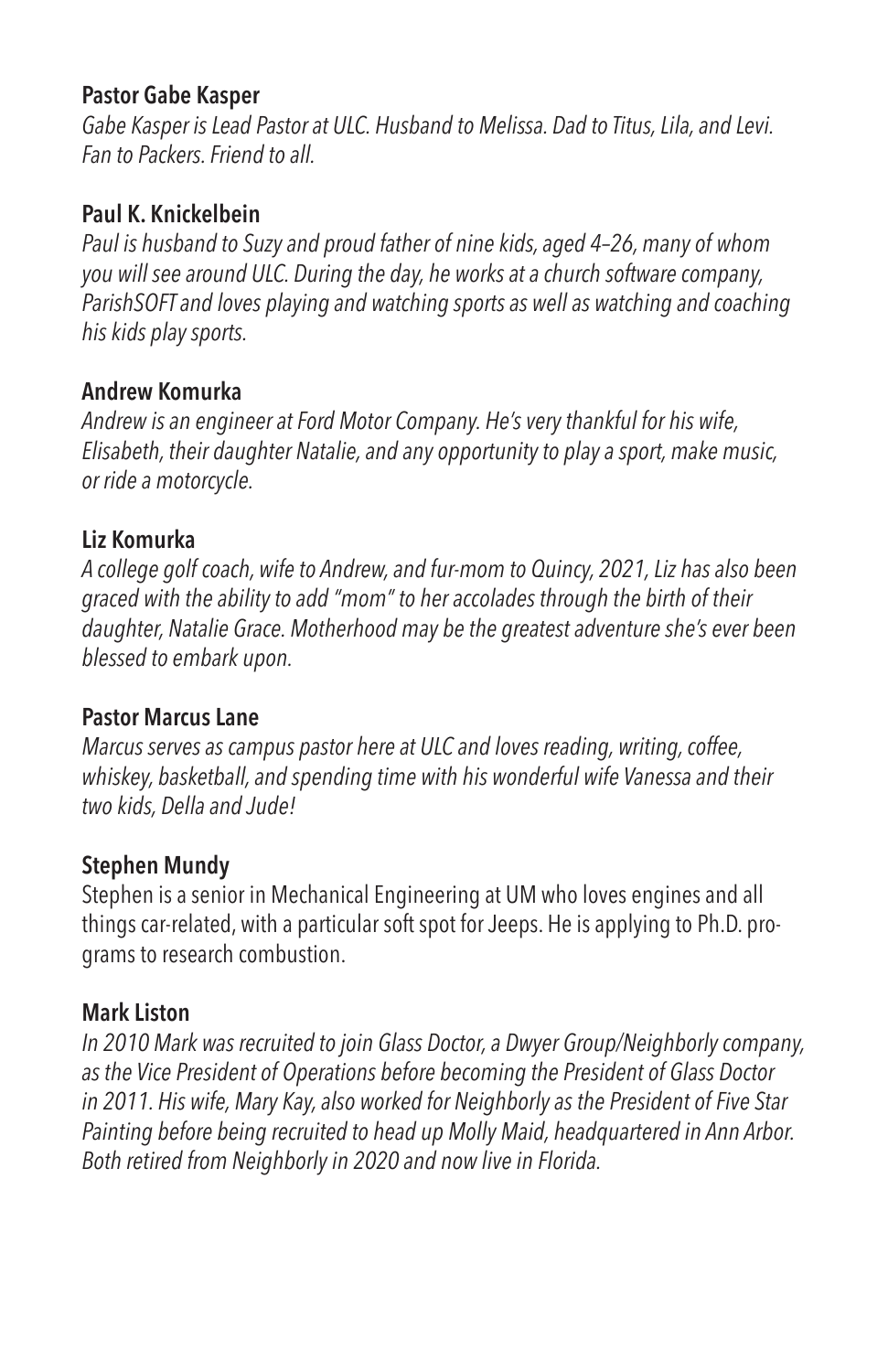# **Thad Polk**

*Thad is a psychology professor at Michigan who does research on how the mind is implemented in the brain, and how aging changes both. He's married to Norma, his college sweetheart, has three children, and loves to golf and play guitar.*

# **Angela Post**

*Angela is a Board Certifed Behavior Analyst who recently transitioned to a new position as the Director of Admissions for Bethesda College at Concordia University-Ann Arbor. She enjoys spending time with friends, playing piano, and line dancing!* 

# **McKinley Schmitz**

*McKinley is a third year business student at Concordia University Ann Arbor. She is deeply involved in the theatre and enjoys reading and watching hockey with her friends.* 

# **Sarah Trent**

*Sarah is the mom of ULC Intern Elizabeth Trent.*

#### **Jeaneen Wyly**

*Jeaneen enjoys reading, traveling, and teaching. She is married to Jamie and is Mom to Makayla and Jenna.*